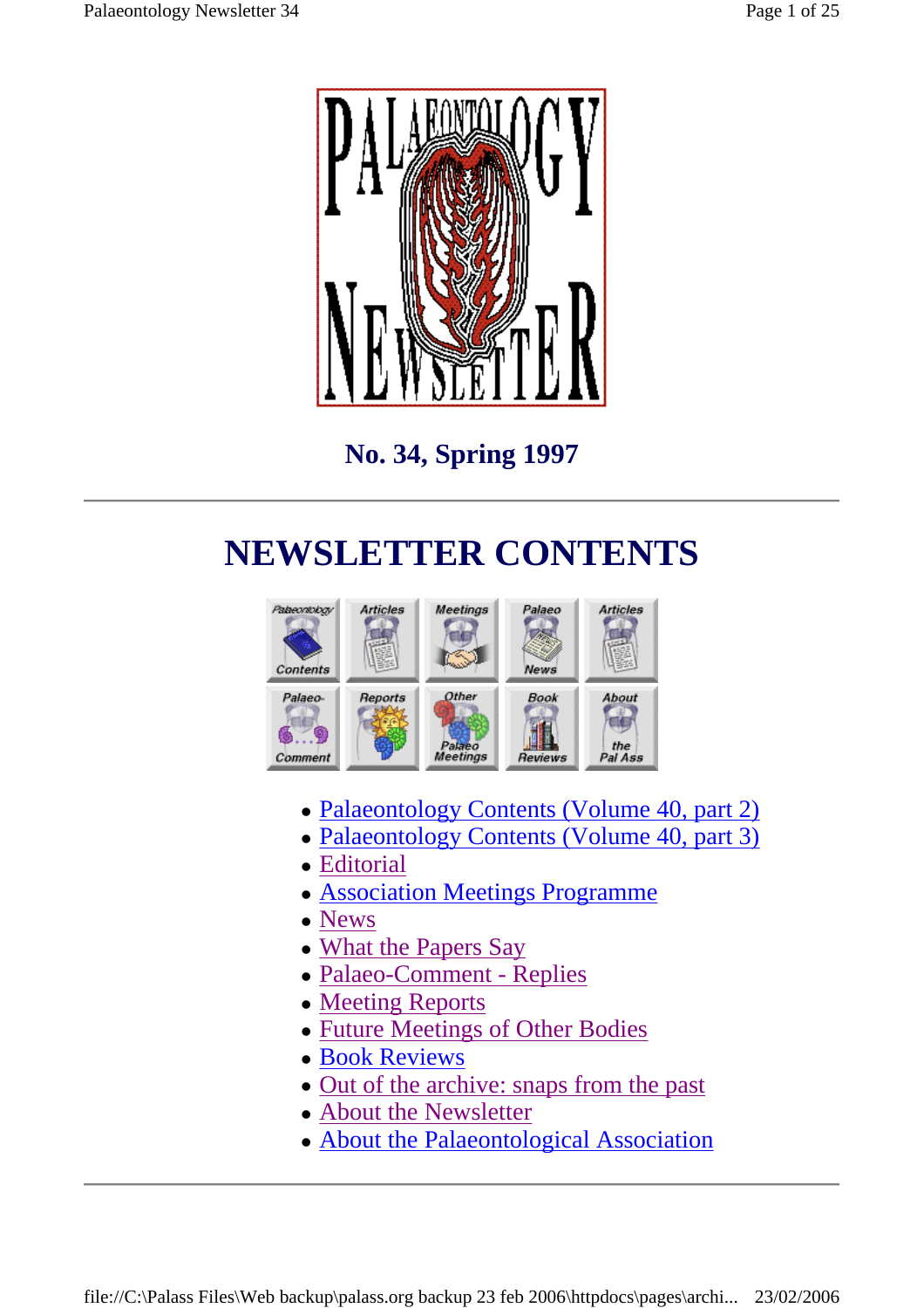

### *Sue Rigby*

I am pleased and rather nervous at taking over the Pal. Ass. Newsletter from Barrie Rickards. He and his team in Cambridge have done an excellent job over the last few years, and we owe them all an immense debt of gratitude for getting the Newsletter to its current state of reliability and excellence. I will do what I can to continue the tradition, but I warn you to expect more typos and less grammatically correct sentence construction from now on.

We have high hopes for the new look Newsletter. First we have a good production team in Edinburgh. The Newsletter is being put together by Meg Stroud, and printed by Edinburgh University Press. We introduce photographs for the first time in this issue, and would welcome your compromising pics for future editions. We will gradually be reducing the density of text and increasing the variety of design over the coming issues.

There are several new features which I hope will become regular slots, and for which contributors are sought. The first is a focus on palaeontology in Museums, beginning in this issue with a report on the new 'Jurassic Pond', sorry, 'Life in the Jurassic Seas' exhibition at the Sedgwick Museum. The second is a column devoted to the press coverage of Palaeontology. I am not very systematic in my reading: is there someone out there who would like to become our regular columnist?

Next, Palaeocomment. I have been delighted at the response to David Loydell's article on the use of specimens in private collections. We print two more comments in this Newsletter, but will draw a line under these proceedings after the next issue, so if you have last words, get them to me by 1st August. Is it time to rethink our approach to the use of these specimens, and define a modified code of practice for members of the Palaeontological Association? Should we petition Council to set up a working committee or a seminar to discuss this topic more formally? Let me know your views. And, of course, if anyone is left who is willing to put his or her head over the parapet with another controversial issue, please let me know.

Finally, I am very keen to make the Newsletter more useful and interesting to its readers. The results of the Pal. Ass. survey were helpful, but not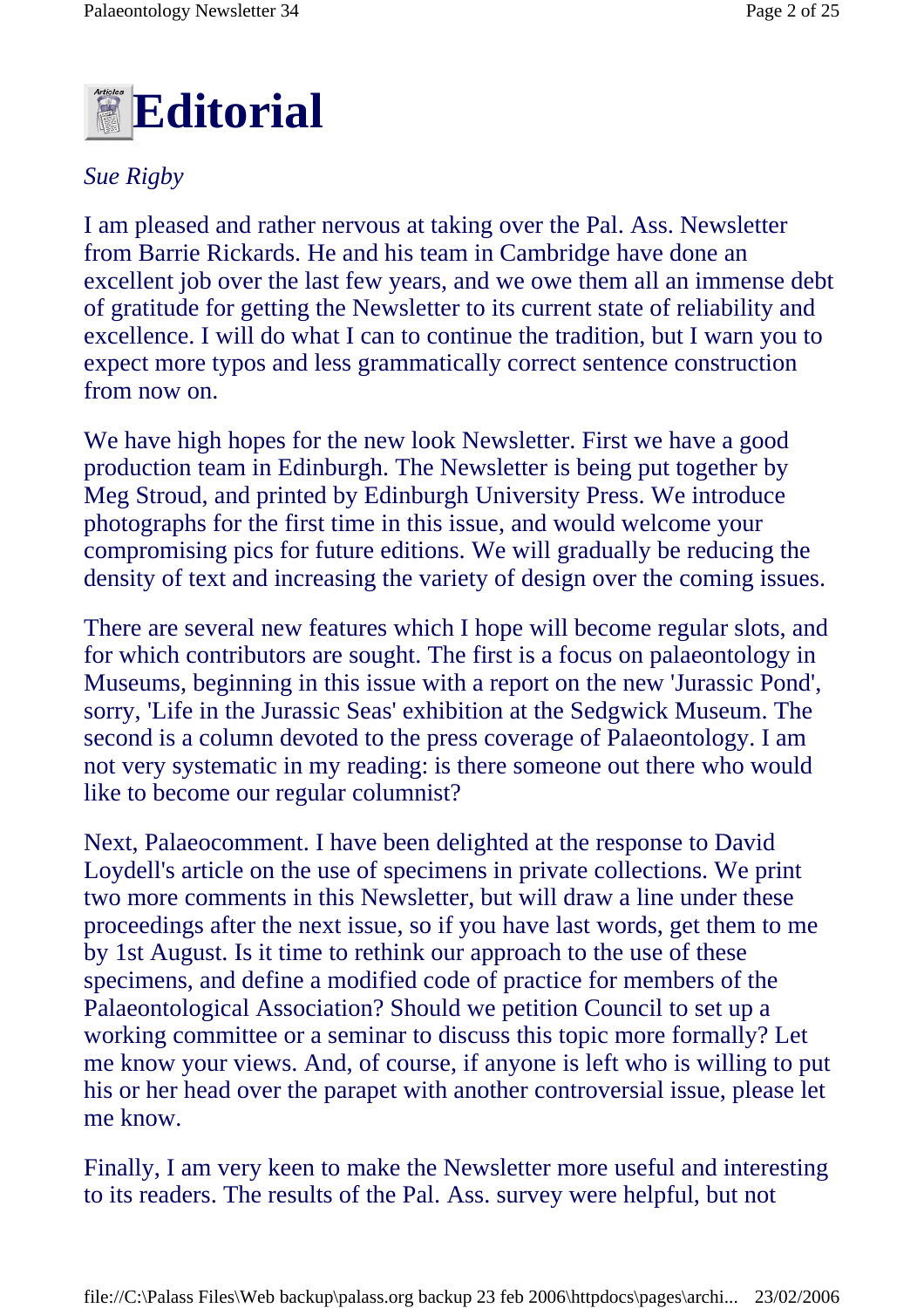enough. If you would like to change the Newsletter, or to contribute to it in any way, please contact me with your suggestions and requests.

Back to Contents



## **The British Micropalaeontological Society goes "on-line"**

On 11th January 1997, The British Micropalaeontological Society World Wide Web site went on-line. The site, which is hosted on the Web server at The Natural History Museum, can be found at http://www.nhm.ac.uk/bms

The site was developed by Ian Boomer (University of East Anglia) and Giles Miller (NHM) with the help of Dave Polly (Webmaster at The NHM). The BMS wish to acknowledge The Natural History Museum for agreeing to host the site. Giles Miller, who was appointed the first Webmaster of the BMS at the 1996 AGM in November, will maintain the site. At present the following information is posted but there are plans to expand the site in future:

- Profile of the Society: a brief history of the BMS
- Society Officers: email links to main committee members and specialist group representatives
- Specialist group information: latest reports from the Conodont, Nannofossil, Ostracod, Palynology and Foraminifera groups including information about Group Meetings
- Publications: a list of Special Publications and how to order them
- *Micropalaeontology* and *Newsletter of Micropalaeontology*: all future editions of the Newsletter will be posted at this site
- Membership: details of how to join the BMS. An application form can be printed off, filled in and posted. Alternatively an application can be submitted over the Internet
- Meetings: details of meetings such as the 1997 Demonstration Meeting in Birmingham, and the forthcoming AGM
- Links: links to micropalaeontology-related websites. Sites are ordered by microfossil group and links to University, Museum, Micropalaeontological Company, Publishers and Government sites are also included.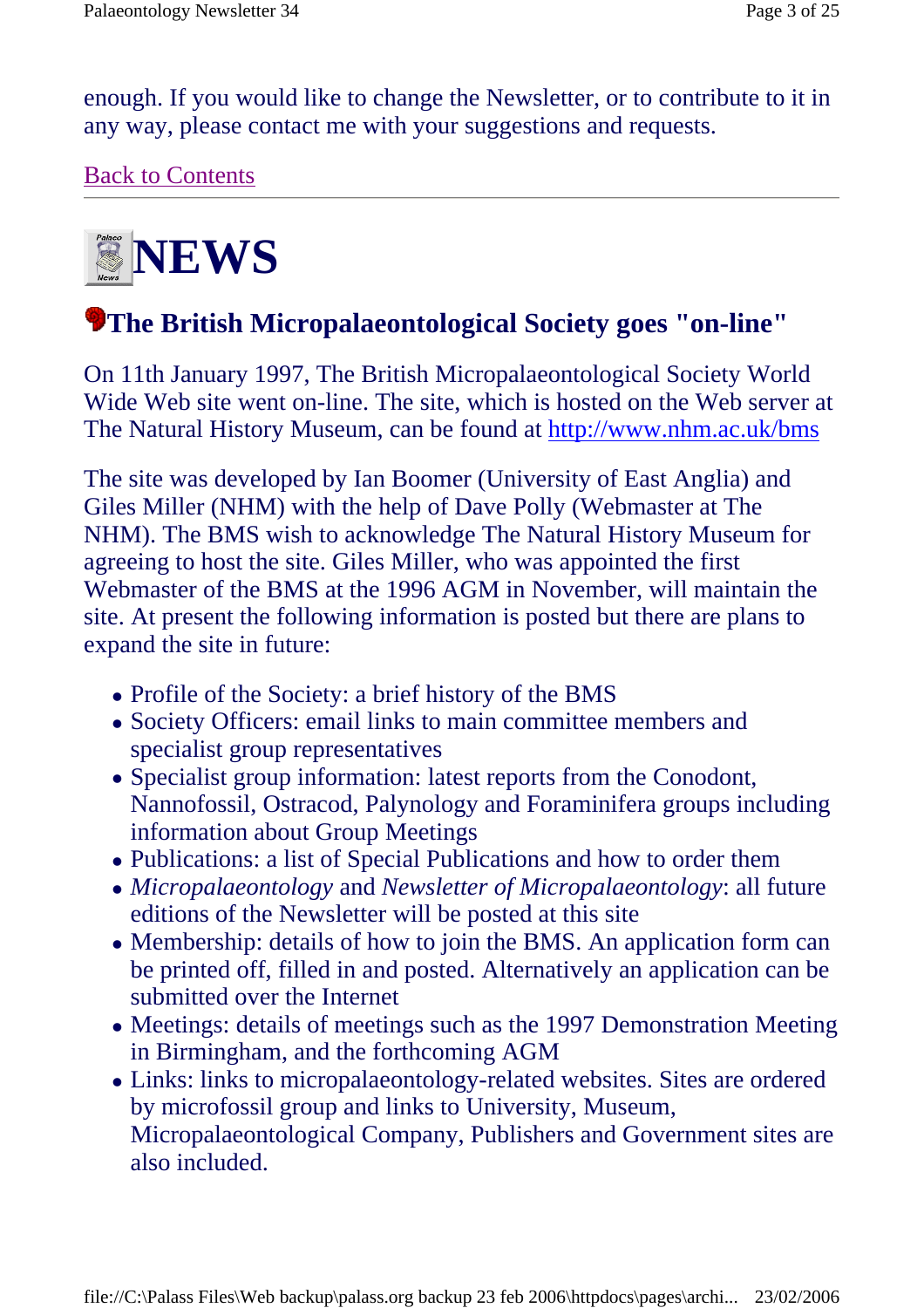If you have any comments about the site then please contact me at the address below. Alternatively, if you have any micropalaeontological links that you think should be included then please contact me directly by email. If you wish to publish articles in the Newsletter and on this site then please contact Philip Donoghue (Newsletter Editor, BMS) in the first instance. He will pass details on to me for inclusion on this site.

> *Dr C. Giles Miller Department of Palaeontology The Natural History Museum Cromwell Road London SW7 5BD (e-mail G.Miller@nhm.ac.uk).*

## **White Wirtlington Quarry reopen**

*Kirtlington Quarry, c.1923: Photo courtesy of Oxford University Museum*



Last September, Blue Circle Company handed over a 25 year lease of Kirtlington Quarry, Oxfordshire, to Cherwell District Council. New steps, paths, barriers and signboards are being erected to make the quarry safer and more interesting to the visitor. The

work is still in progress.

More importantly, the Quarry is now freely open to geologists. Eventually, more platforms and safety barriers will be erected. In the meantime the District Council asks that visitors should not hammer on any vertical face, especially the one at the south end of the Quarry where loose blocks above make it potentially very dangerous.

The Quarry is described in G.A. Guide No.3 published in 1973. References to more recent literature on the Great Oolite of Oxfordshire may be found in: Wyatt, R.J., 1996, Proc. Geol. Assoc. 1207, 299-322. Attention is also drawn to the exhibits on Oxfordshire geology in the Oxford University Museum of Natural History, open Monday to Saturday, 12 noon to 5pm, admission free.

### *Stuart McKerrow*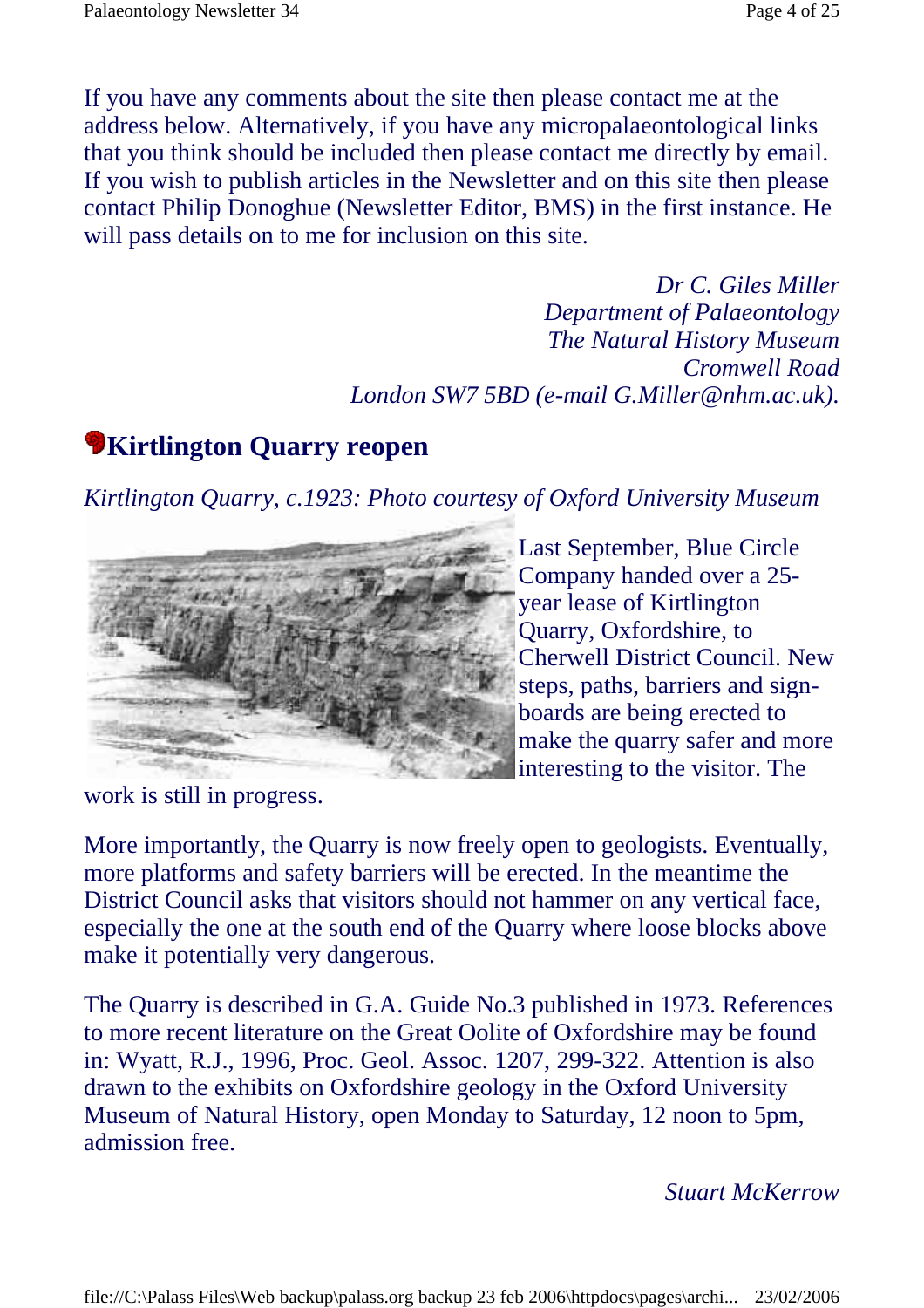## **There's life in the Jurassic Pond**

15th March saw the opening of a major new permanent display at the Sedgwick Museum of Geology, Cambridge. Called 'Life in the Jurassic Sea', the project's working title soon became 'Jurassic Pond' and it was this that the press latched on to in the publicity surrounding the opening. This was the focal event of Cambridge University's contribution to National Science Week, and was accompanied by local schoolchildren building a life-sized plywood *Stegosaurus* in the courtyard outside the entrance to the museum.

'Life in the Jurassic Sea' has brought on display many of the Sedgwick's important Jurassic fossils, which have undergone extensive conservation work in the Geological Conservation Unit of the Department of Earth Sciences. This includes two very fine ichthyosaur specimens found by Mary Anning, and a number of specimens donated to Adam Sedgwick's museum by Thomas Hawkins. A complete plesiosaur skeleton, having suffered from being originally mounted vertically in the aisle of the museum, has been conserved and remounted and now forms a focal point in the centre of the display. The skull of *Grendelius*, a large ichthyosaur found in Norfolk in 1958, is on display for the first time following extensive treatment for pyrite decay. Jurassic invertebrates are represented by some fine specimens from the Museum collections, many also of historical importance.

To 'bring the fossils alive', and present them in their ecological context, the display includes a striking 'Seascape', a reconstruction of what the Jurassic Sea might have looked like. This theme is paralleled in a copy of T.H.de la Beche's *Duria Antiquior* ('Ancient Dorsetshire'), one of the earliest attempts to illustrate the fauna of the Jurassic Sea. This copy was painted by one of Sedgwick's curators in the 1840s and will be undergoing restoration during the coming year.

*Discussing the finer points of the life-size ichthyosaur model. Photo. D. Simons*



'Life in the Jurassic Sea' is targeted at the public but, as the Sedgwick is a University museum, is also intended to be used by undergraduate students in the Department of Earth Sciences. Specimens are clearly and simply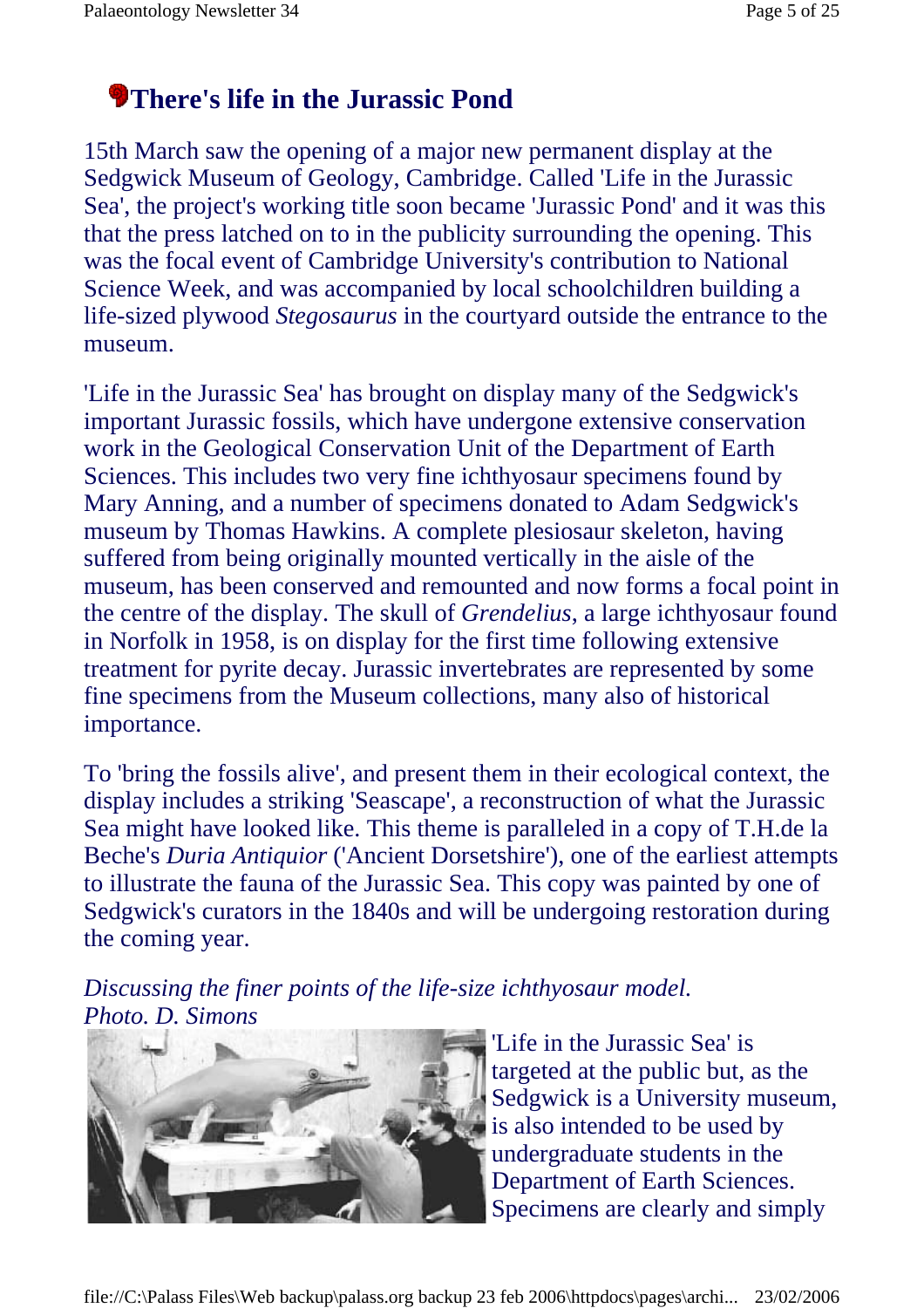labelled, and further details are

available for the interested visitor. Introductory information about the different fossil groups is intended to help the visitor appreciate not just the Jurassic fauna, but the extensive collections on view elsewhere in the Museum. A number of specimens are not behind glass, and visitors are encouraged to touch them. The display is supported by a children's 'Discovery Trail' and a large set of leaflets which offer more specialised information on many aspects of both the Jurassic fauna and the historical background to the fossils.

This is an exciting new development in the history of the Sedgwick Museum, and the publicity surrounding it has already boosted visitor numbers. Come and see for yourself! The Sedgwick Museum, Downing Street, Cambridge is open Monday-Friday 9-1 and 2-5, and Saturdays 10-1. Further information is available on (01223) 333456.

> *Liz Hide (Liz Hide is now Curator of Invertebrate Palaeontology at the Royal Museum of Scotland, Edinburgh).*

### **Inspirational Palaeontological Speakers**

The health of palaeontology is clearly dependent on a constant infusion of enthused new students, but an increasing number of departments have no palaeontologist to inspire potential recruits. By encouraging student geological societies to include palaeontological presentations in their lecture programmes we are hoping to take a small step towards addressing this problem. We are therefore seeking palaeontologists who are good speakers and who would be prepared to have their names on a list to be circulated to the secretaries of student societies.

So, if you know of anyone who fits the bill, then please let us know (information to Mark Purnell at the address below). Any suggestions are welcome (as are volunteers), and potential speakers will be contacted to confirm their willingness to participate.

> *Mark Purnell Publicity Officer, The Palaeontological Association Department of Geology University of Leicester Leicester LE1 7RH e-mail map2@le.ac.uk, tel +44 116 2523645, fax +44 116 2523918*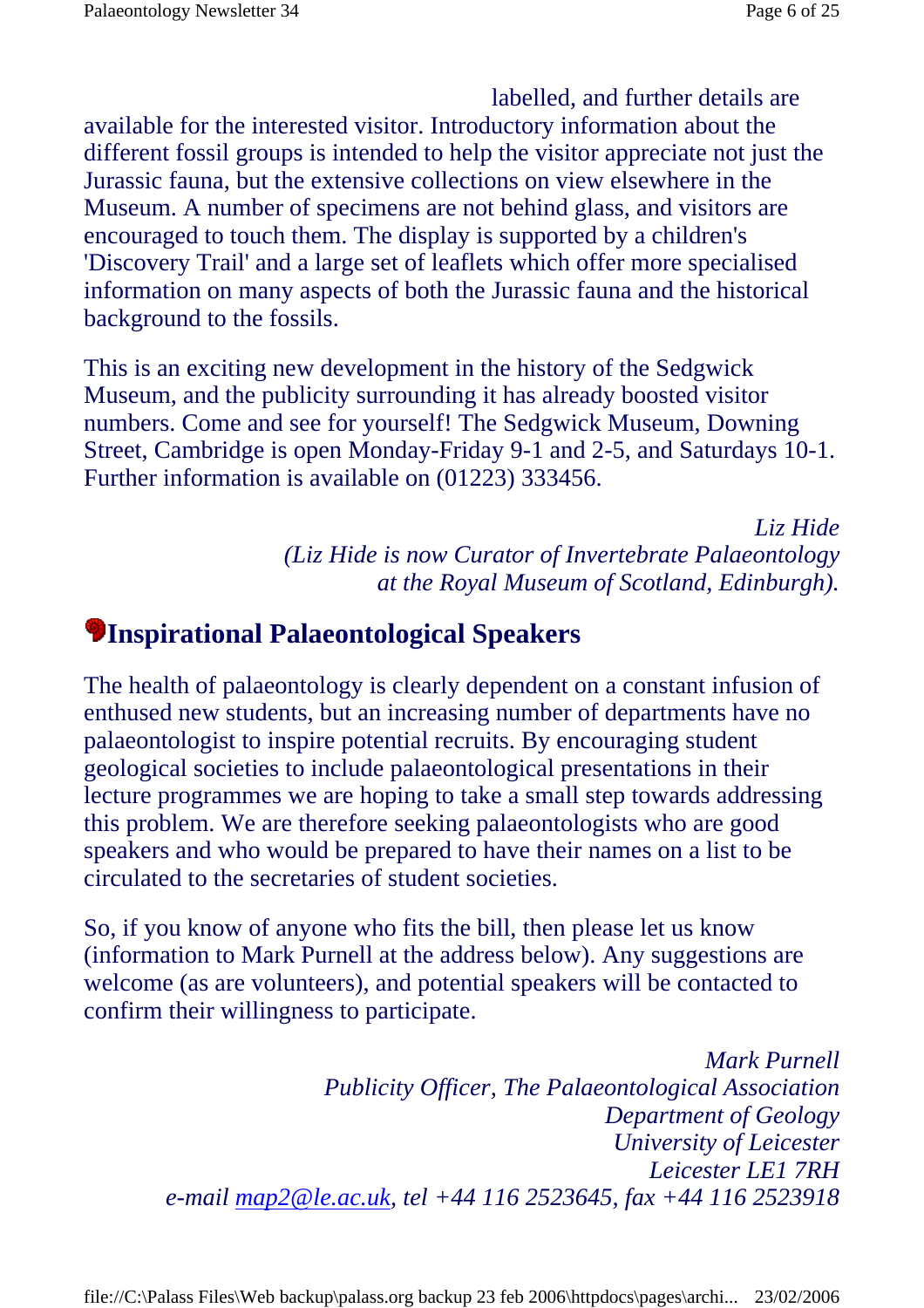## **Celebrate Science!**

The British Association's Annual Festival of Science is being held at the University of Leeds this year from the 7th to 12th of September. As well as a whole range of exciting science events, from debates about the psychology of eating, visits to the Royal Armouries, talks on the mathematical aerodynamics of birds, 'A day trip to Mars' public lecture and 'Sunday Sundae the science of chocolate and ice cream', there will be a whole range of geoscience activities for specialists and public alike.

The Geology Section will be organising children's and family activities, field trips and a couple of days of public talks. On Sunday 7th and Monday 8th September the Earth Science department at Leeds will be hosting a range of hands-on activities for families and secondary school children. Children can also have fun at the BAYS events that will be running all week; Peter Styles will be giving the Young People's lecture about earthquakes.

On Wednesday 10th September this year's Geology Section President, Professor Joe Cann, will be hosting his own President's Day of talks, called 'The Earth Turned Inside Out'. Starting in the core and working out to the surface, a suite of talks will be presented by speakers from Leeds on the latest news on everything from dumping garbage in the deep oceans, through big floods that cause big problems in Bangladesh, to what South African gold can tell us about the early atmosphere. A specialist John Mason meeting on Thursday 11th September, hosted by the Rock Deformation Research Group and Getech (Leeds), will present a group of speakers from both academia and industry to talk about North Sea Petroleum and exciting links between universities and industry for the future. In addition, there are more talks for geoscientists with the Lyell Lecture on Extinctions and the Beverley Halstead Lecture on 'The Big, Bad and the Beautiful Predatory Dinosaurs' by T. Lingham-Soliar. You can also join in with the joint Geology/Geography/Archaeology Chinese Banquet on Tuesday 9th September.

You can get some exercise too and join field trips to Staithes, Ingleton and Coal Measures sites to look at some classic Yorkshire geology. Even within the city you will be able to see some spectacular geology if you join Eric Robinson's tour of Lawnswood graveyard and Murray Mitchell's walk around Leeds city centre to look at the huge variety of building stones that make up the impressive Victorian buildings.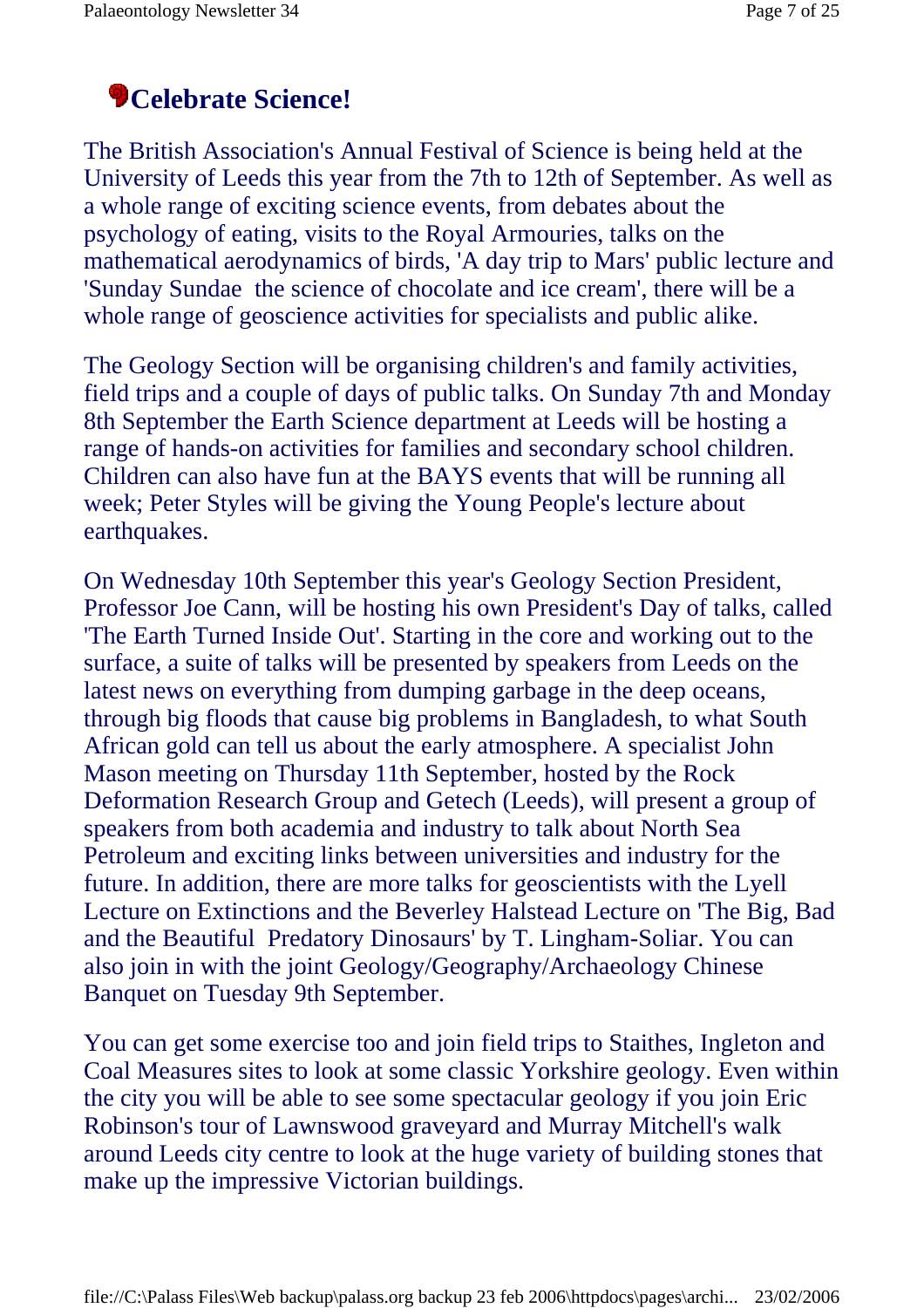For more details and information about booking contact The British Association, Major Events Department, 23 Savile Row, London W1X 2NB, or from mid April try their Web site

> *Dr Jane Francis Earth Sciences University of Leeds LS2 9JT, UK Tel: 0113 2336761; Fax: 0113 2335259*

### Back to Contents

# **Meanual Milker Papers say**

Palaeontology has been much in the news over the last few months, with the bizarre fringes of exobiology and a good dose of millennium panic contributing to a lively interest in fossils. Five stars for poor reporting to the *Grauniad*, which ran a long interview with Dick Kroon. Dick, a micropalaeontologist from Edinburgh, has just returned from an ODP leg in the central Atlantic which has retrieved complete sections across tektites and tsunamis at the K-T boundary. The *Guardian* article, of 1st March, is entitled 'Victory for a man who likes to dig', and is a masterful misinterpretation of basic geological information. Referred to throughout as an archaeologist, Kroon is attributed with providing 'conclusive evidence' that a massive asteroid killed the dinosaurs. A huge relief to us all, I am sure, having that cleared up once and for all. On a line directly from Schliemann, and with a copy of the Iliad (honest) in hand, the article portrays Kroon intrepidly dating the Cretaceous with carbon isotopes (really). Dick, an excellent scientist well known to many, is less than delighted. It makes you wonder about the accuracy of any other reporting, doesn't it.

A long article in the *Independent on Sunday* early in April (but not quite early enough) describing bombardment of the Earth by meteorites, inevitably touched on the dinosaur demise. Factually accurate, this article became more surprising as it began to detail the other mass extinctions, end Permian, end Ordovician and so on. Surely not more impacts? Well, postulated the reporter, perhaps not by themselves, but if climate was already changing, or ice advancing, a small meteorite could do a lot of harm Indeed it could, but the arguments do seem to be stretched to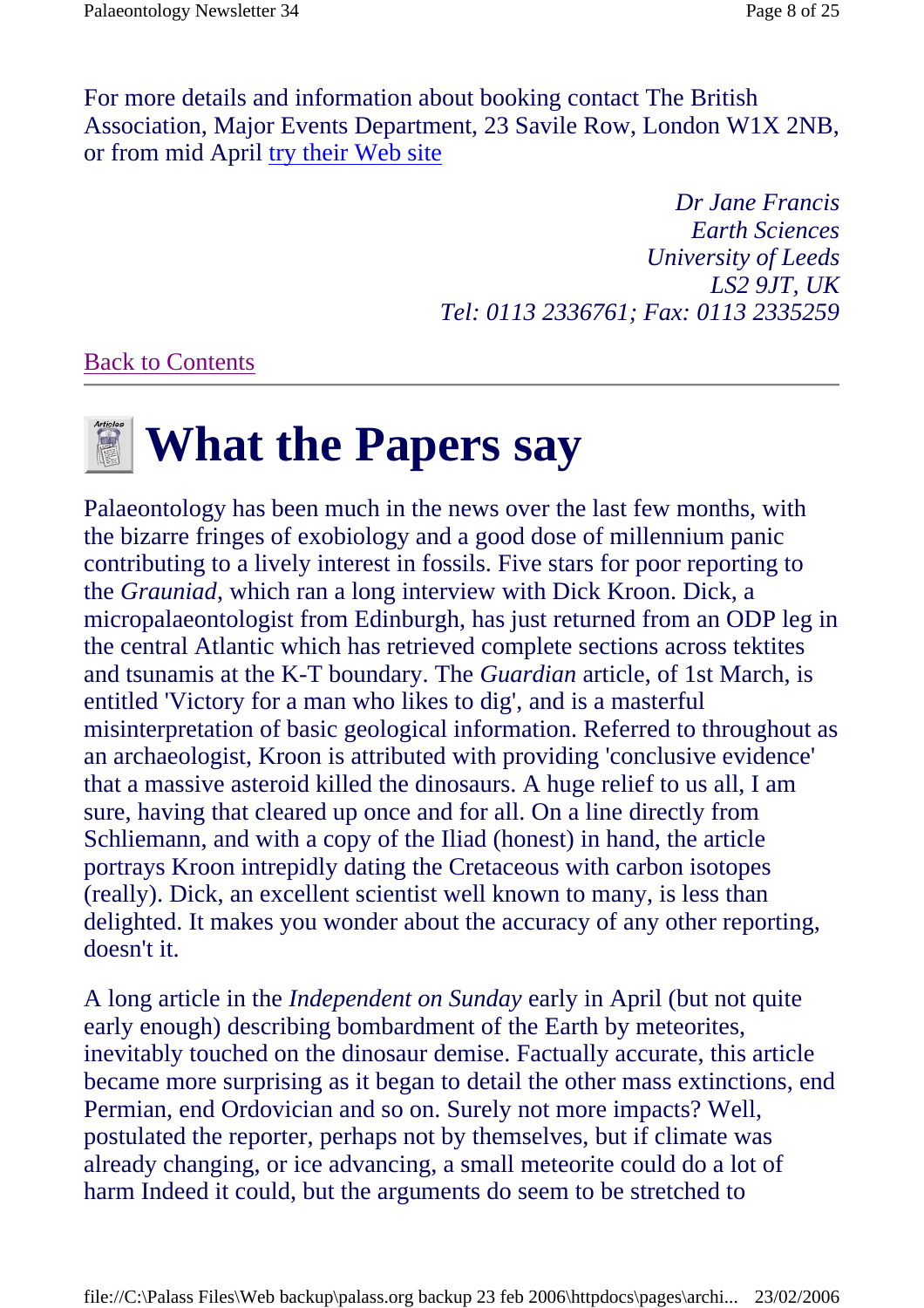### squeaking point here.

Turning to reputable scientific journals, the News and Views section of *Nature* has restored the balance with a series of well written notes on palaeontology; the failure of Cope's rule from Stephen Jay Gould, the use of ostracodes to interpret climate change in the deep sea from Michael Rex, and an illuminating instruction kit on how to make a head from Per Erik Ahlberg. However, *New Scientist* has had a mixed Spring as far as palaeontology is concerned, with a large article on the origins of flight being marred by dinosaurs being described as 'the first creatures to take to the air'. Good job dragonflies have no legal representation.

The solution to our problem is clear. We should be writing broadsheet articles, not letting journalists mess up good science for us. In the meantime, we can look forward to more months of palaeontological, sorry, archaeological, misinformation. Send gems to the editor for gleeful inclusion in subsequent issues.

'Archaeologist'

### Back to Contents

# *Palaeo-Comment*

### **Two more replies to** *Palaeo***-Comment on Specimens in private collections**

- Specimens in private collections editorial responsibilities *by John Martin*
- All who replied to Loydell *by Dave Martill*

## **Specimens in private collections - editorial responsibilities**

At risk of prolonging an already long correspondence (*Newsletters* 31, 32, 33) on this important issue, I add four rhetorical questions. I appreciate that my point of view may be contentious!

### **1. Why have private collections anyway?**

There are several reasons why specimens are in private collections, rather than in the public domain.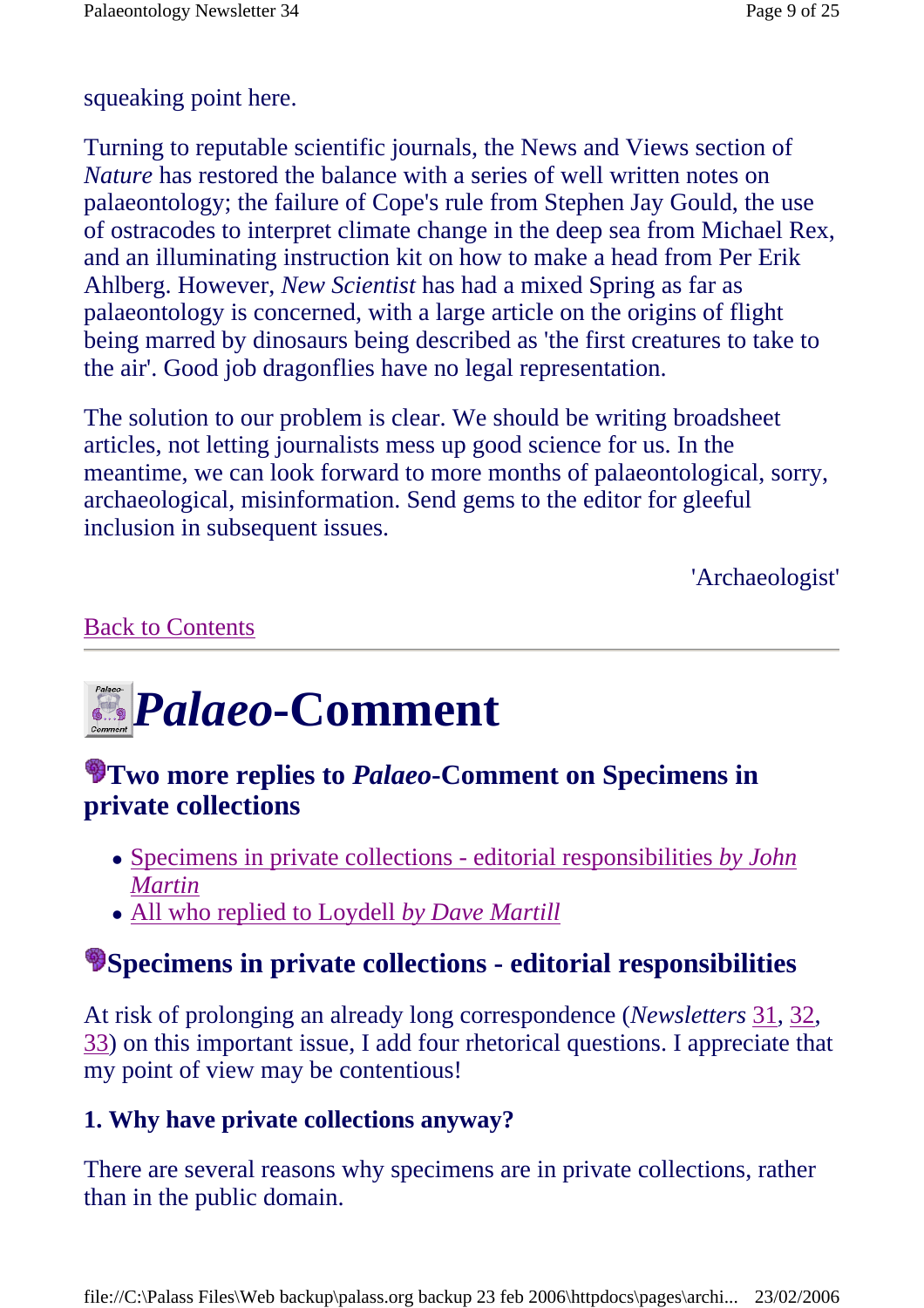### <sup>z</sup> *People don't want to give*

Steve Etches (*Newsletter* 33: 16) described one reason a collection as wonderful as his has been assembled with love and at considerable cost, in time, effort and out-of-pocket expenses (Steve does not buy from dealers). It has enormous value to him: I suppose he would regard it as 'priceless'. Although Steve has donated important specimens to museums, generally he does not wish to part with the whole collection or individual items, especially (as he points out, perhaps painfully to us professional curators) when his experience is that public and university museums are sometimes careless with his material and often less able than he is to manage its long-term care.

<sup>z</sup> *Museums can't or won't pay*

Another reason is that private collections have financial value they have been bought and paid for; and market value they are an investment that may be realised by selling. Some collectors (and all dealers, presumably) assemble private collections for the same reasons that many people collect art and antiques. Most public museums either have a policy of not 'encouraging trade' in fossils or cannot afford the purchase price, so such specimens stay in private hands. The cost (and risk) of collecting, particularly vertebrate fossils in the richest-yielding countries world-wide, means that many museums lack the resources or inclination to acquire specimens direct.

<sup>z</sup> *Legal and ethical issues*

Private collections may also include specimens that have been acquired in contravention of the UNIDROIT (1995) Convention, which regulates international trade in cultural objects, including fossils. Many countries, including Brazil and China, have laws controlling the export of vertebrate fossils; such laws are recognised by the (non-statutory) UNIDROIT Convention. Although the UK is not a signatory to the Convention (thus fossils exported illegally from abroad can be imported quite 'legally'), the Museums Association Draft Code of Conduct (Museums Association 1996), with the agreement of most or all professional curators, effectively prohibits public museums from acquiring specimens lacking valid export papers. Although legal export, for research (not trade), is possible (and practised by a few intrepid palaeontologists, including at least one of the earlier contributors to this correspondence), few of the vertebrate fossils from Brazil, China and several other 'third world' countries offered for sale by dealers have been exported strictly legally. These specimens go to and mostly remain in private collections.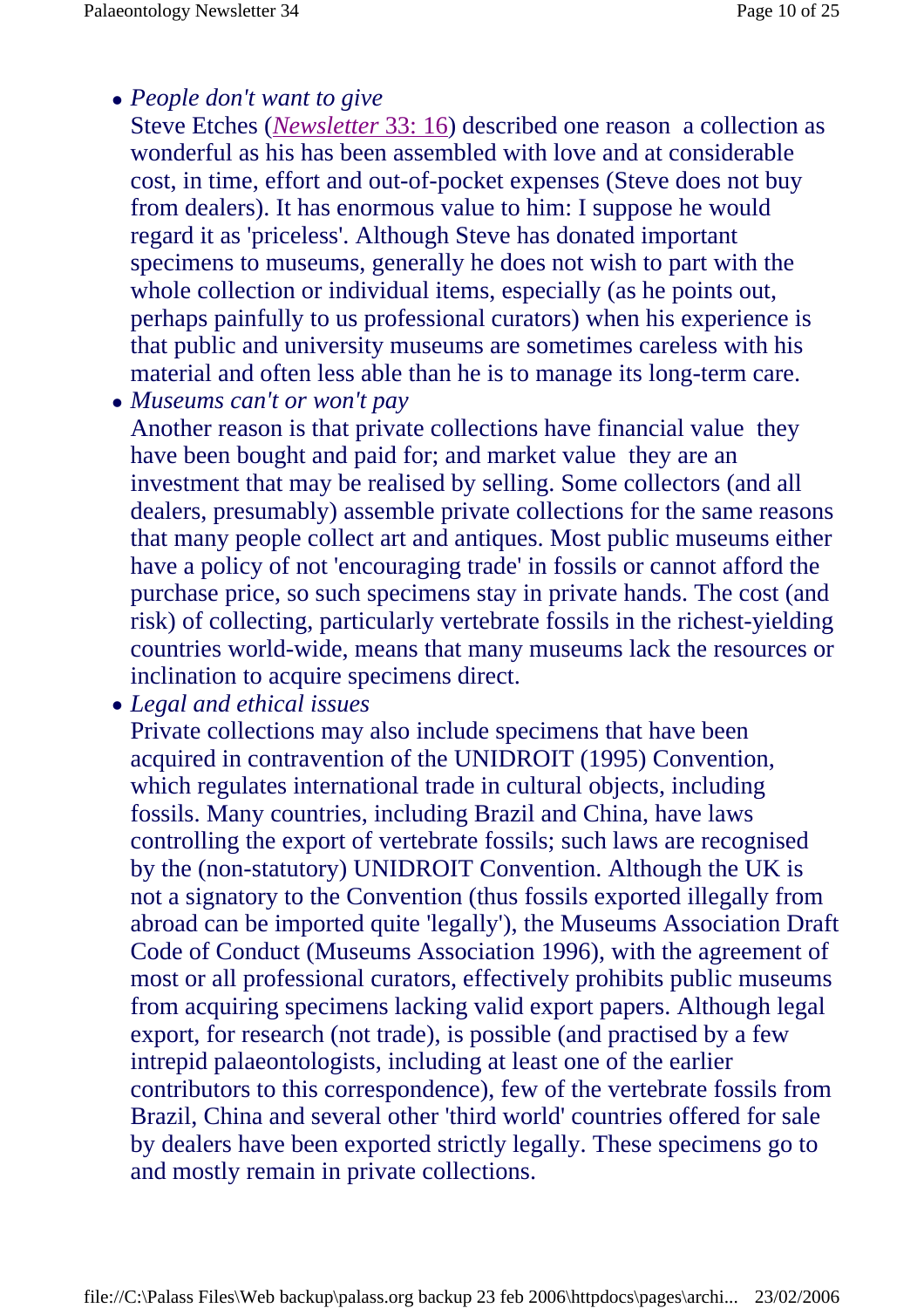The 'illegality' of these fossils depends on a couple of awkward points of fact. The export laws of some countries (mentioning none by name) are either based on or provide encouragement for systems of trade exploitation of local peoples, control of workers by the gun, payments to local officials to secure the 'correct documents' which are corrupt. The UNIDROIT Convention is intended to control trade in cultural property; fossils are only included, first, because they have a market value this meaning of 'property' is reinforced by European law (EC 1992) which controls trade in fossils above a certain market price; and, second, because of a misunderstanding by the Convention's drafters (politicians and lawyers with, I suspect, arts specialists as advisers) about the relevance of either culture or property to fossils, which are culturally neutral and, according to us curators who want to be entrusted with the specimens, the property of no-one (or everyone). There are complicated ethics here: have we really thought through what we hope to do by being inflexible in our application of the 'letter of the law' to these fossils?

### **2. What level of taxonomy are we bothered about?**

Patrick Wyse-Jackson (*Newsletter* 32: 5-6) argues for strict application of ICZN rules to editorial decisions. Angela Milner (*Newsletter* 33: 15) talks about 'voucher' specimens. Both mean that the crucial issue is the future assured availability in the public domain of type specimens, in other words alpha-level taxonomy. I agree: specimens that support alpha-taxonomy are special.

Specimens representing lower-level taxonomy, however, as well as stratotypes, members of type series, fossils showing features of anatomical, biomechanical, preservational or taphonomic interest could, by the same rule, be published even if not in public collections. It may not be vital for future workers to review the systematic identification of these specimens, or to compare them with new material, in order to be able to advance the science of palaeontology.

### **3. Replicas, sometimes?**

Dave Martill (*Newsletter* 32: 6) suggested that good quality photographs can show the salient features of fossils demonstrating evidence of the physiology or ecology of extinct animals. Mike Taylor and Peter Crowther (*Newsletter* 33: 19-21) inferred that Martill also argued for the use of casts; he didn't, but I will. When the original fossil is a natural mould or cast, with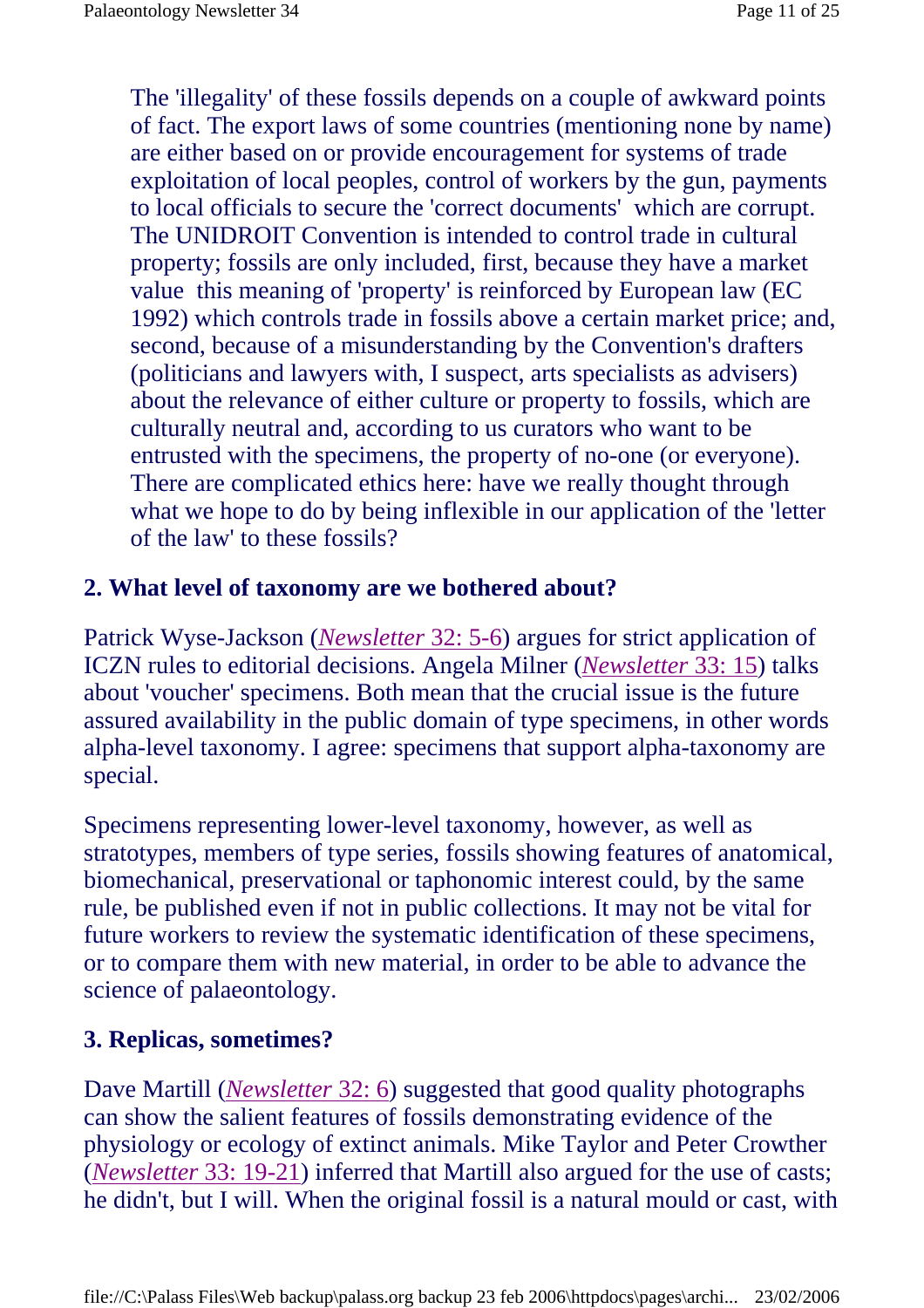no preservation of internal structures, a good-quality artificial cast can provide as much information as the original, and is therefore just as 'good' for publication. If 'plastotypes' of important specimens lost to science because they have been destroyed are acceptable for publication, why not casts of specimens in private collections?

### **4. Safe in our hands?**

The concept of 'private' versus 'public' museums is a very British one! A few other countries, mainly northern European, make the distinction in the same way, but on a world view the idea is a rarity. What is the editorial policy on specimens in major US private museums, or in run-down third world public museums? By public, do we mean state-funded, statutory, notfor-profit, institutional, open to all, or what? Nothing inherent to these definitions assures the safety in perpetuity of the collections they hold.

Taylor and Crowther make the case for only Registered public museums being suitable repositories for published specimens. I notice that they wonder what to do about University museums (many UK readers will remember what happened to some of them ten years ago), but in fact Registered status can be withdrawn, and will be, when any museum ceases to meet the very criteria by which we judge its ability to preserve specimens in perpetuity. At best, the assured long-term conservation of published specimens in public museums is only a matter of degree superior to that in other collections.

### **Conclusions**

At face value, the editors' policy is simple: don't publish on specimens that might not be around in the future. But the implications of the policy, perhaps also the ideas behind it, are more complicated. Refusing to publish specimens in private collections does little (or nothing) to change the world of corrupt fossil trade or black marketeering. It does not significantly affect the market prices of fossils, or discourage dealers from selling privately. It does, however, banish vital specimens to intellectual limbo.

Finally, some suggestions for further discussion! We could be prepared to pay the true cost of important specimens, instead of expecting private collectors to give them away; we could agree to publish non-alpha taxonomy specimens in private hands, or allow publication based on replicas or images. We could try to change inappropriate laws and review the inclusion of fossils as cultural property in the UNIDROIT Convention.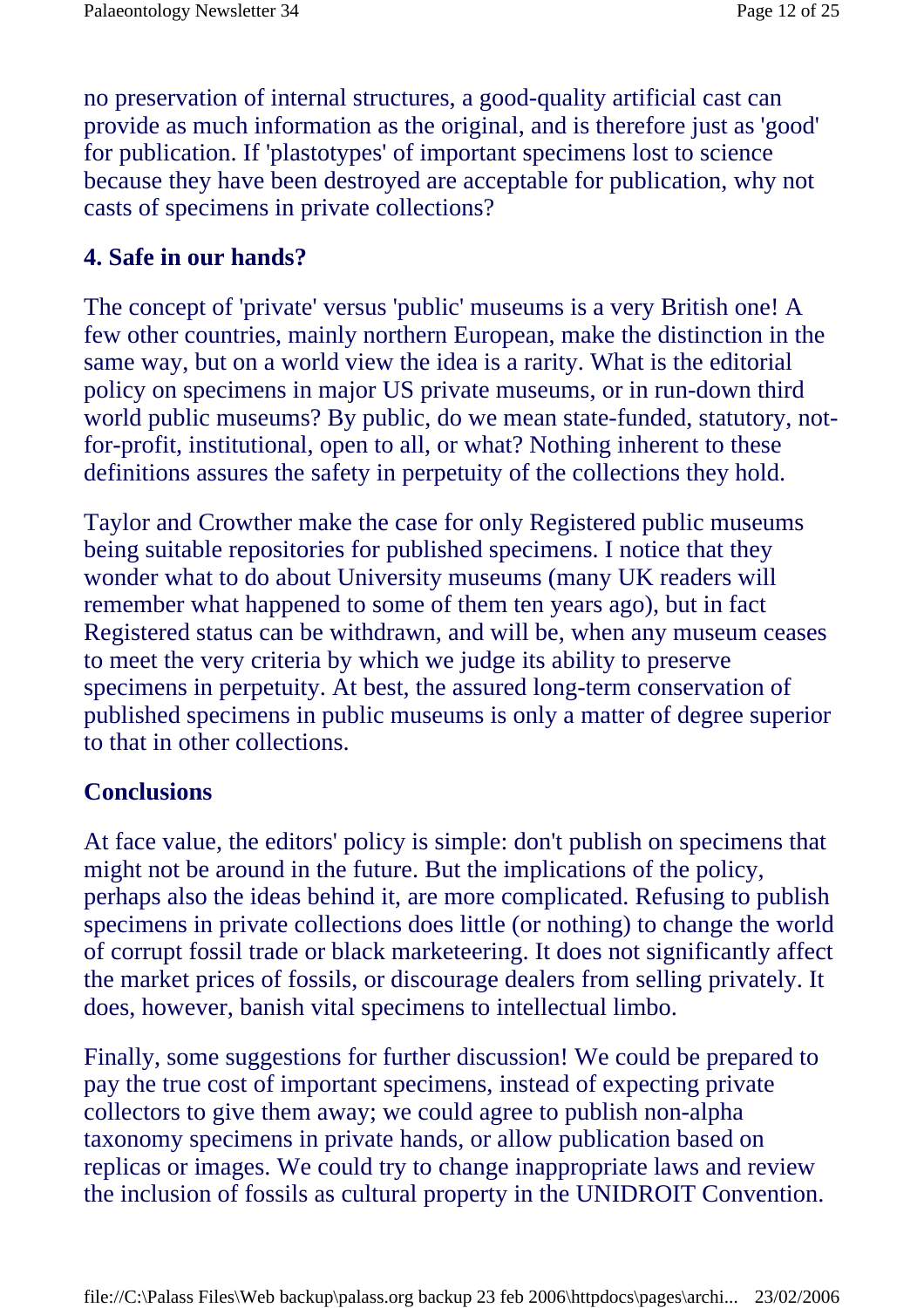It is a very complicated issue; at least let's continue to think about it and be flexible meanwhile.

### **References**

UNIDROIT, 1995. Convention of 24 June 1995 on Stolen or Illegally Exported Cultural Objects.

EEC, 1992. European Regulation 3911/92 of 9 December 1992 on the export of cultural goods, Council of the European Communities. Museums Association 1996. Draft Code of Conduct (in prep.; the full Code to be approved and published 1996-7), London.

> *John Martin Curator, Leicester Museum & Art Gallery and Department of Geology University of Leicester*

## **To all who replied to Loydell**

Wow! Several cans of worms have been well and truly opened. In my response to David Loydell's Palaeocomment (*Newsletter* 31: p.6) I pleaded that rather than have a blanket ban on the publication of fossils held in private collections, the Editors be able to exercise discretion. Mike Taylor and Peter Crowther (*Newsletter* 33: p.19) point out that the notes for authors (*Palaeontology* 39: p.1073) effectively prohibit publication on specimens in private collections. The Editors of *Palaeontology* would have served its membership better if perhaps they had allowed us to discuss this issue before putting it in tablets of stone.

For the purposes of alpha taxonomy I fully agree that specimens should be housed in 'proper' collections, whatever those may be. It is where specimens have other uses, for example in palaeoecological analysis, dating, functional morphology, that I sought editorial discretion. A blanket ban on publishing on privately owned specimens to protect the requirements of alpha taxonomy will be a hindrance to palaeontologists concerned with the many non-taxonomic aspects of our profession. I look forward to hearing the editors' response to my request.

Angela Milner (*Newsletter* 33: p.15) commented on the importance of being able to verify scientific results. That a specimen is in a private collection does not automatically prevent it from being used by another worker to perform the required verification. Bearing in mind that the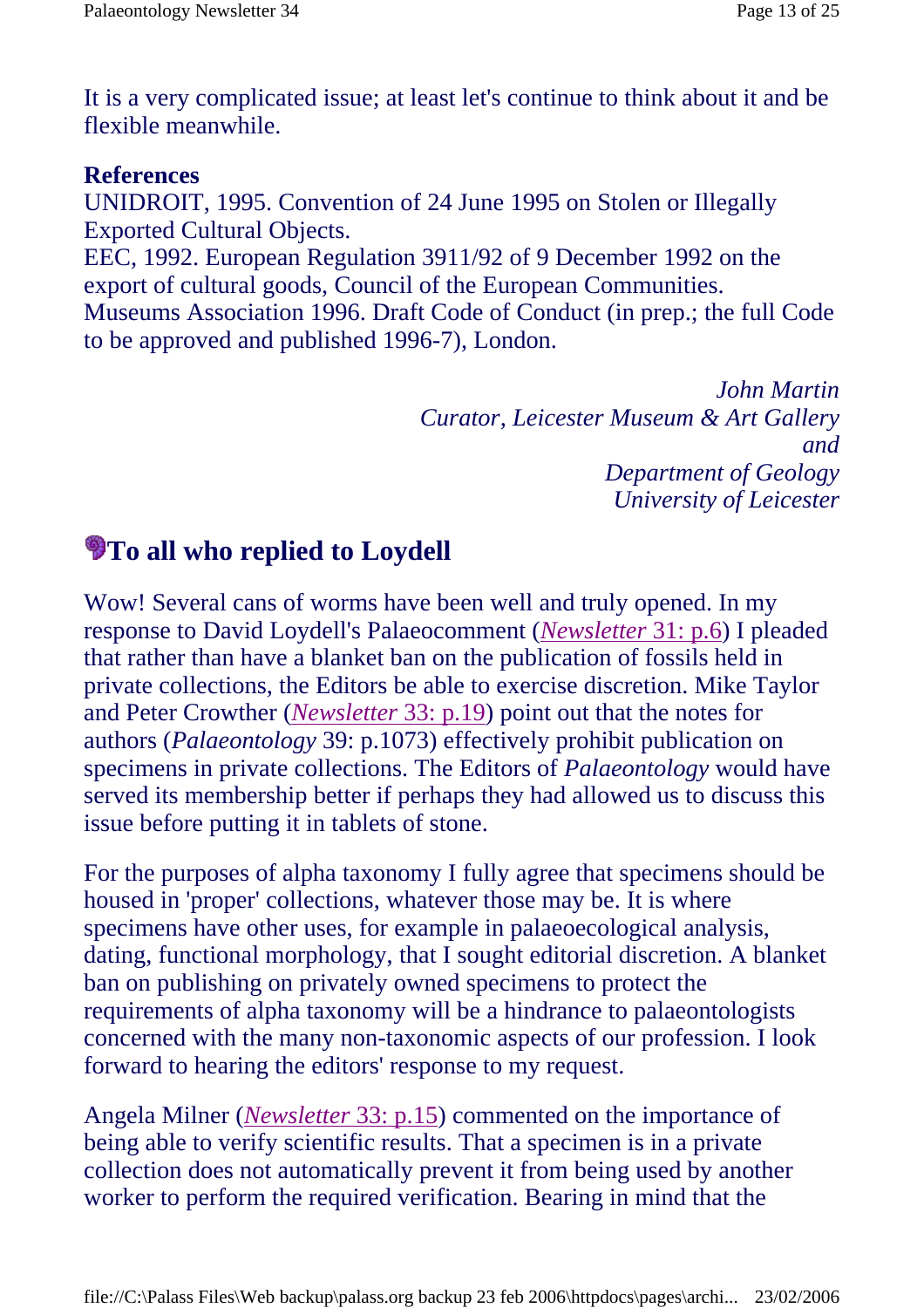interpretation of a morphological feature in a fossil is usually pretty subjective, any so-called test may also be subjective.

But, is it not also the case that a scientific test might be in the recognition of the same feature in another specimen? For example, in the case that I raised previously I recognised a 'horny' beak-like extension to the premaxilla of a Lower Cretaceous tapejarid pterosaur. At the time of writing my Palaeocomment, this specimen was held in a private collection (I stress that it was not my collection, as might have been inferred from the Palaeo-comment of Tunnicliff, *Newsletter* 33: p.18). In his now famous Encyclopaedia of pterosaurs, Wellnhofer (1992) suggested that pterosaurs might have had a horny beak on the basis of a Solnhofen Limestone specimen in which an external mould of such a structure was present anterior to the jaws of a small rhamphorhynchoid. This specimen is not wholly convincing, but the new tapejarid in a private collection has now convinced me that Wellnhofer was correct in his interpretation. Publication of a photograph of the privately owned tapejarid might stimulate other workers to re-examine more carefully specimens in their care, and who knows, they too might discover other examples with beaks. These examples would constitute a valid scientific test; science would benefit, and it would not matter a damn if the privately owned specimen then disappeared.

The only risk is that publication might inadvertently increase the commercial value of the privately owned specimen (is it a risk I should be concerned about?). But big museums are paying high prices for fossils and have already put most specimens out of my reach.

In a purely hypothetical case, suppose that Mr Etches, (*Newsletter* 33: p.16) perhaps the best 'amateur' (I use the word in the strict sense, for his collection is the best curated and looked after I have seen in this country) had assembled his collection from a non-marine, poorly dated deposit, rather than the Kimmeridge Clay. And suppose, because of his diligence that he discovered the only ammonite from this hypothetical deposit. Suppose too that it was a magnificent example of a highly characteristic zone fossil, restricted to some well defined biozone, and solved everyone's stratigraphical problems by providing a much needed date. Would it surely not be possible to describe the original and make a perfect replica, to be housed in a museum? Such a replica would be little different from a natural external cast. It would be all the morphological evidence anyone required to provide the much needed date, and then stratigraphers and correlators, basin modellers and the like could all get on and advance their disciplines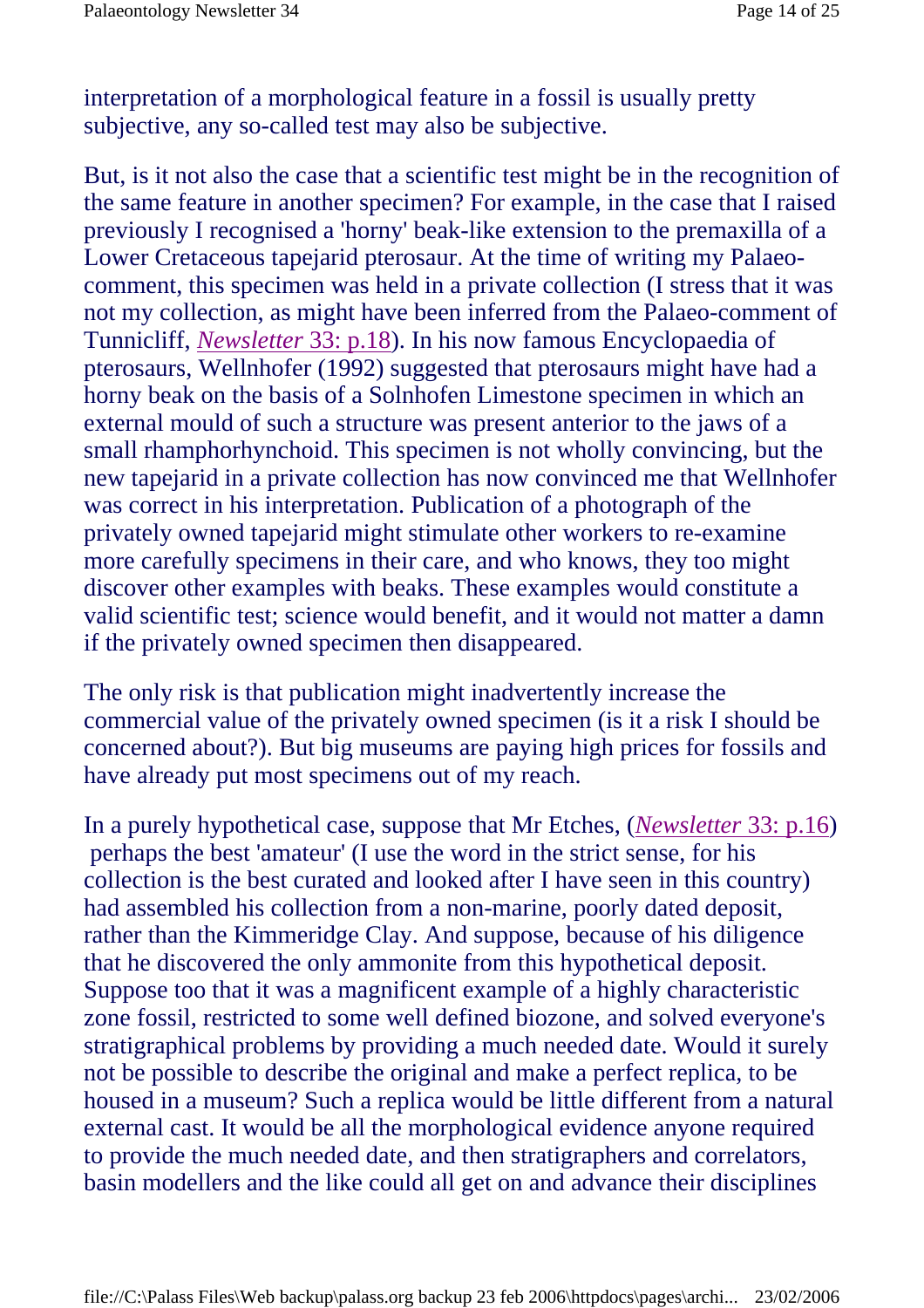because the undated rock would then be dated. Also, MrEtches could retain his valuable fossil. After all, whenever I work on the Oxford Clay Formation, and write that it is Jurassic, I do not go back to the original holotypes of *Kosmoceras* and *Cardioceras* to prove it.

The only time when I see a real problem with replicas is in cases of deliberate forgery. But in the most famous example, Piltdown Man, the original specimen was held in a proper collection, but sadly scientists were prohibited from examining it (see Spencer 1990, p.149); the hoax might not have been perpetuated for so long had those officers of the British Museum (Natural History) allowed access to the original specimens.

### **References**

Spencer, F. 1990. Piltdown: A scientific forgery. Natural History Museum Publications, Oxford University Press. 272 pp. London. Wellnhofer, P. 1992. The illustrated encyclopaedia of pterosaurs. Salamander Books. 192 pp. London.

> *Dave Martill Department of Geology University of Portsmouth Portsmouth PO1 3QL*

Back to Contents or list of *Palaeo*-replies



## **Ichnofacies and Ichnotaxonomy of the Terrestrial Permian (Workshop)**

Germany *8 - 11 March 1997*

Sponsored by the Deutsche Forschungsgemeinschaft and Kulturministerium Land Sachsen-Anhalt, and convened by Professor Hartmut Haubold (Martin-Luther University, Halle/Saale, Germany), a workshop to discuss the current problems and future of the tetrapod ichnotaxonomy and ichnofacies of the continental Permian was recently held in central Germany. Fifteen selected researchers from the field of vertebrate and invertebrate ichnology attended the meeting. The program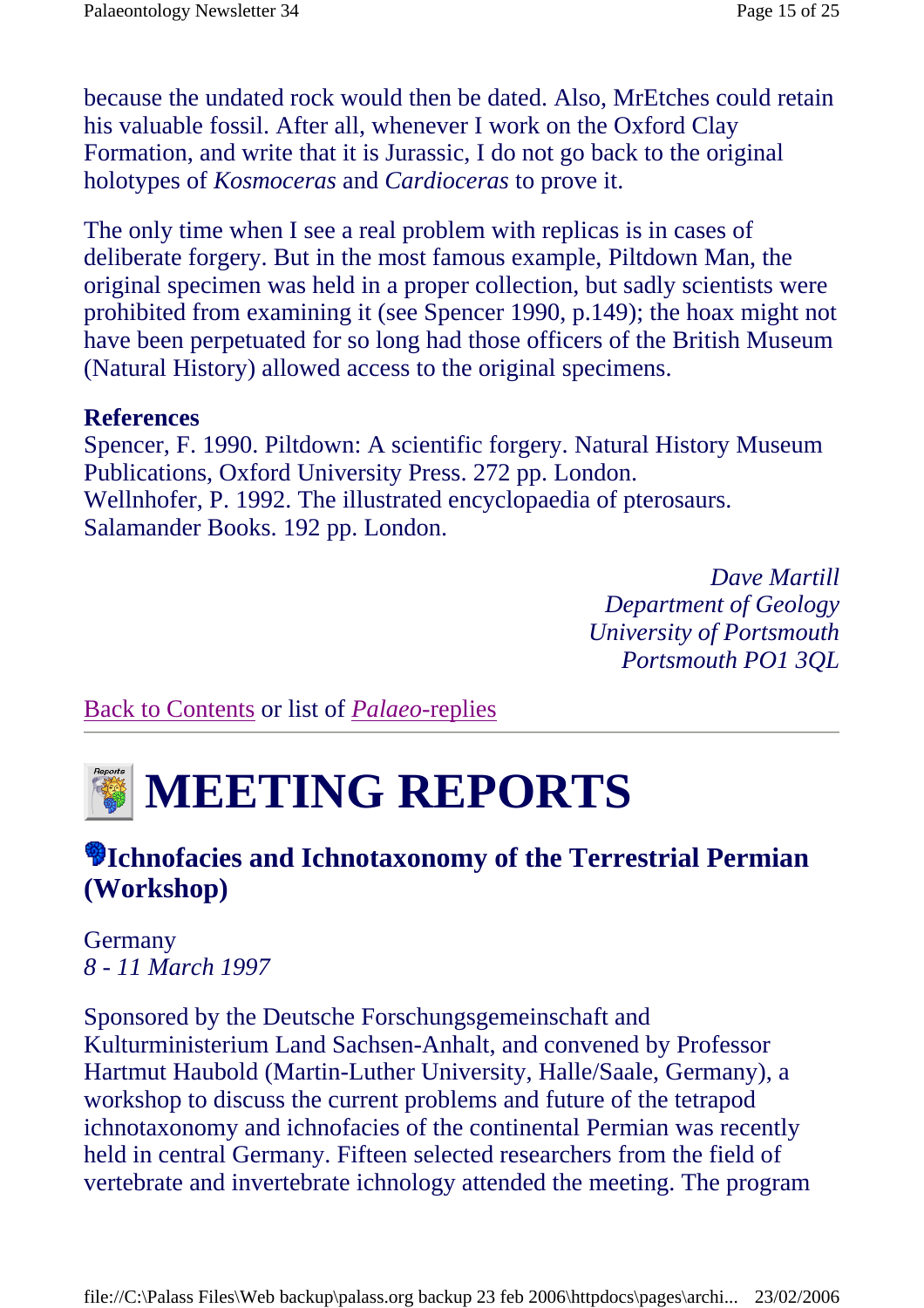was very intensive and included oral presentations, visits to museum collections of tetrapod footprints and reconnaissance of outcrops/quarries of classical localities of the German continental Permian.

The activities started in the small town of Nierstein (near Frankfurt), continued in Rotenburg, Cornberg, Tambach, and Gotha, to finish in Halle (Saale). Most oral sessions were preceded by an introductory speech by the convenor (H.Haubold), which always stemmed from the present understanding of the nomenclatural problems of some Permian footprint ichnotaxa (Haubold, 1996). G. Gand (France) talked about the French Permian footprints and compared them with other European ichnofaunas. An overview of the characteristics and composition of the large Early Permian tracksites of New Mexico presented by A.Hunt (USA) and H.Haubold (Germany) was followed by a reassessment of the rich Permian "Collio" ichnofauna of Italy by S. Conti and others (Italy). C. Meyer (Switzerland) described a new (and expensive) method of high resolution mapping of tracksites.

A. Hunt and others reported on the recent discovery of a Permo-Carboniferous tetrapod tracksite in Nova Scotia (Canada), where they found probable evidence of gregarious behaviour in tetrapods. A further elaboration on the interplay between anatomical input and extramorphological (i.e., non-anatomical) deformation of footprints was presented by C.Karl (Germany). A.Seilacher from Germany (the pioneer of modern ichnology), underlined some aspects of the concept of undertrack applied to vertebrate footprints and the need for studies on the mechanics of track formation to understand them. Different topics on aeolian tetrapod ichnofaunas were addressed by M.Lockley (USA), and P.McKeever (Northern Ireland) and H.Haubold. Lockley highlighted the principles to recognise ichnofacies (recurrent associations of particular track types in like sedimentary facies) applied to the Laoporus and related ichnofacies.

McKeever and Haubold used the example of the Scottish Permian ichnofauna to remark the sedimentological influences on the previous nomenclature of tracks and trackways. Late in the second evening of the workshop we enjoyed the detailed description and interpretation of a Triassic tracksite in Lesotho (South Africa) by P.Ellenberger (France).

In front of spectacular large mudcracked and trampled blocks of the Tambach Sandstone both at the quarries and in the Museum der Natur (Gotha) T.Martens (Germany) summarised the ichnofossil and body fossil content of that unit. From the point of view of invertebrate ichnology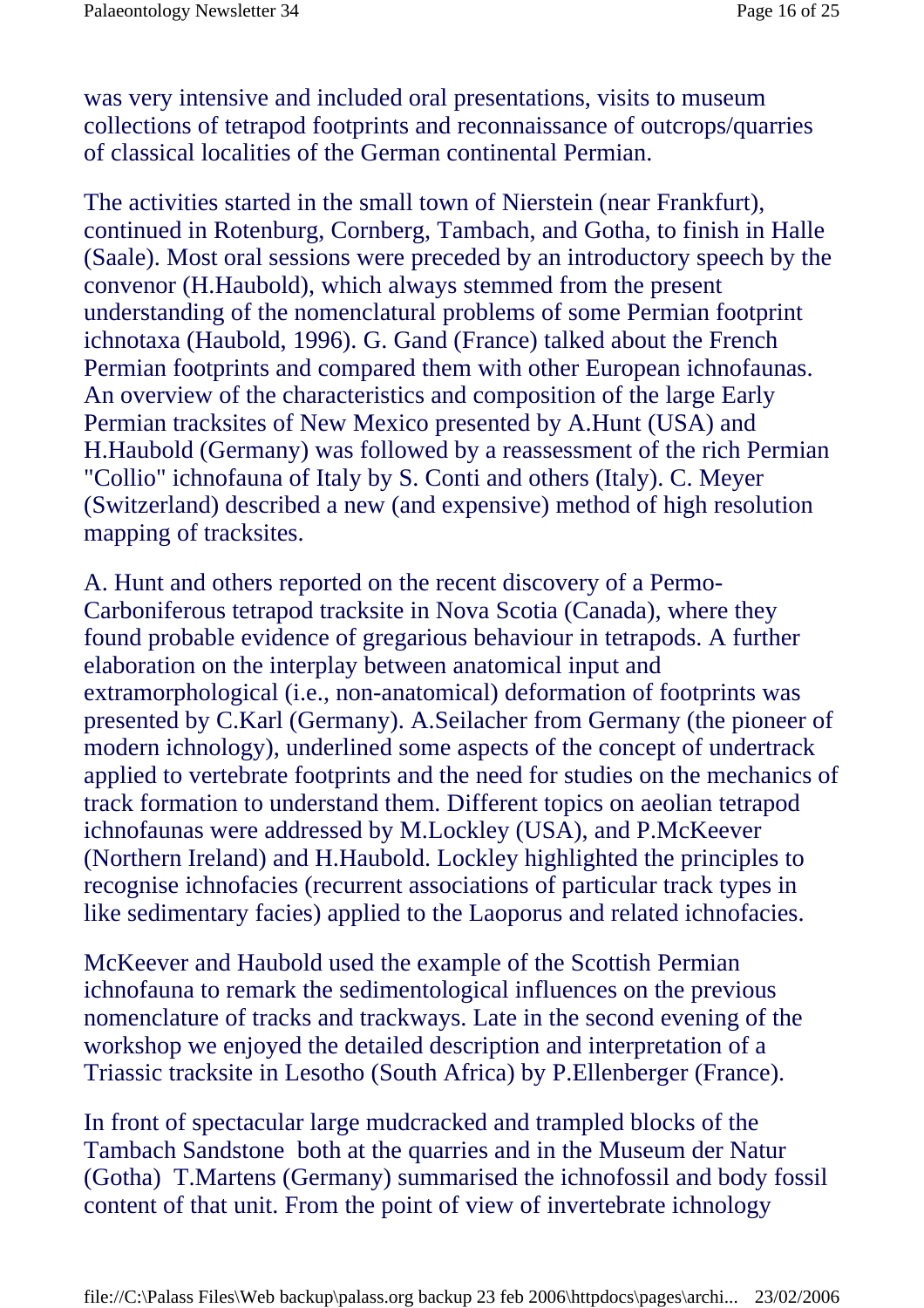R.Bromley (Denmark) suggested probable ichnotaxobases for tetrapod trace fossils. R.Melchor (Argentina) described the composition and affinities of the only two known Permian ichnofaunas from Argentina, which further suggest a fairly similar Permian terrestrial fauna in the Pangaea Supercontinent. The presentations concluded with a re-evaluation of the ichnogenus Pachypes from the Val Gardena Sandstone (Italy) by the Italian crew (S.Conti and others).

The last half day was dedicated to a discussion of the most useful ichnotaxobases in tetrapod ichnology and the recommended procedures for an appropriate documentation of tetrapod ichnofaunas. It was agreed that an ichnotaxa must be based on morphological characteristics of the track/trackway (after "filtering" the noise produced by extramorphological deformations and using a large sample size). Furthermore, any description of ichnofaunas should include detailed measurements as well as documentation of the sedimentological and stratigraphical context of the tracks. The urgency for a deep taxonomic revision of most tetrapod Permian ichnotaxa in the light of the present consensus was very clear for everybody at the end of the workshop. Finally, if these guidelines are followed there are good perspectives for using the tetrapod track record in evolutionary studies, ichnostratigraphy and palaeoecology.

The abstracts of the contributions presented during the workshop will be submitted for publication in *Ichnos*, and the complete papers will appear late this year in the *Hallesches Jahrb. Geowiss.* (Halle, Germany). Finally, I would like to congratulate Professor Harmut Haubold for his initiative in convening this successful workshop and for the excellent organisation.

#### **Reference**

Haubold, H. (1996) Ichnotaxonomie und Klassifikation von Tetrapodenführten aus dem Perm. Hallesches Jahrb. Geowiss., B18:23-88. Halle/Saale.

> *Ricardo Nestor Melchor Universidad Nacional de La Pampa, Argentina. email: rpmelcho@criba.edu.ar*

#### Back to Contents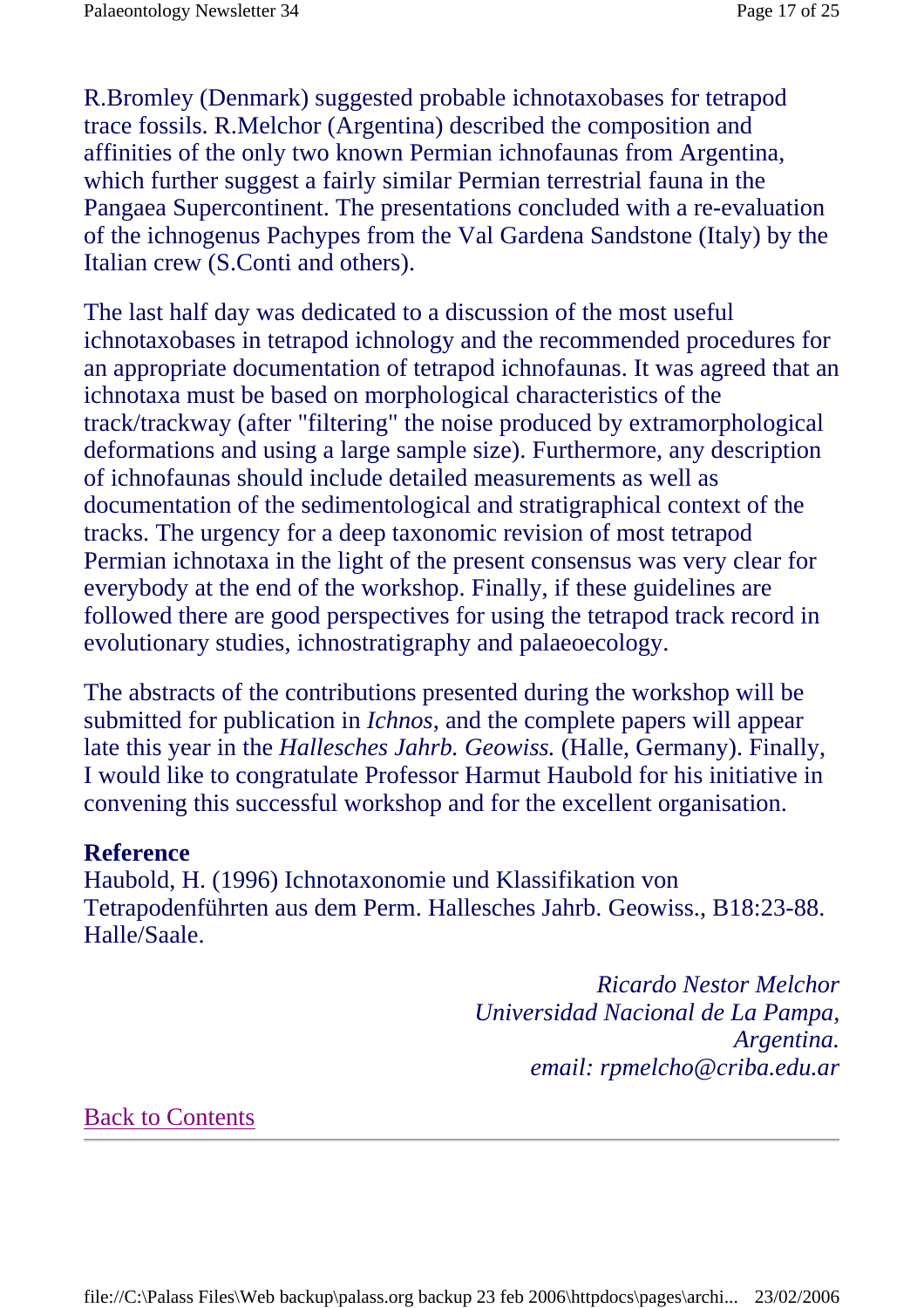## **E FUTURE MEETINGS OF OTHER BODIES**

## **Conference on Australasian Vertebrate Evolution, Palaeontology and Systematics (CAVEPS)**

Perth, Western Australia *7 - 11 July 1997*

Pre- and post-meeting field trips to the Kimberley (Broome, Blina Shale, Gogo) and Margaret River region (Pleistocene mammals). Contact John Long or Alex Baynes for details, Australia (09) 427 2757; fax (09) 328 8686 or email: long@muswa.dialix.oz.au

### **Second European Palaeontological Congress - Climates: Past, Present and Future**

Vienna, Austria *10 - 12 July 1997*

Under the auspices of the European Palaeontological Association, the Second European Palaeontological Congress will be held in Vienna from the 10th to 12th of July 1997. The theme of the conference will be 'Climates: Past, Present and Future'. The idea is to emphasize the role which palaeontology can play in the Global Change debate. For further information, contact Dr Heinz Kollmann, Natural History Museum, Burgring 7, A-1014 Vienna, Austria. Fax: + 43-1-5235254; Telex: 134441 natur a

## **Devonian Cyclicity and Sequence Stratigraphy**

University of Rochester, Rochester, New York, USA *20 - 27 July 1997*

IUGS Subcommission on Devonian Stratigraphy and University of Rochester Symposium and fieldtrips Contact: Carlton E. Brett, Dept. of Earth and Environmental Sciences, University of Rochester, Rochester, New York 14627, USA. Tel: + 1 (716) 275-2408; Fax: +1 (716) 244-5689. E-mail: cebh@db1.cc.rochester.edu or William T. Kirchgasser, Dept. of Geology, SUNY Potsdam, Potsdam, NY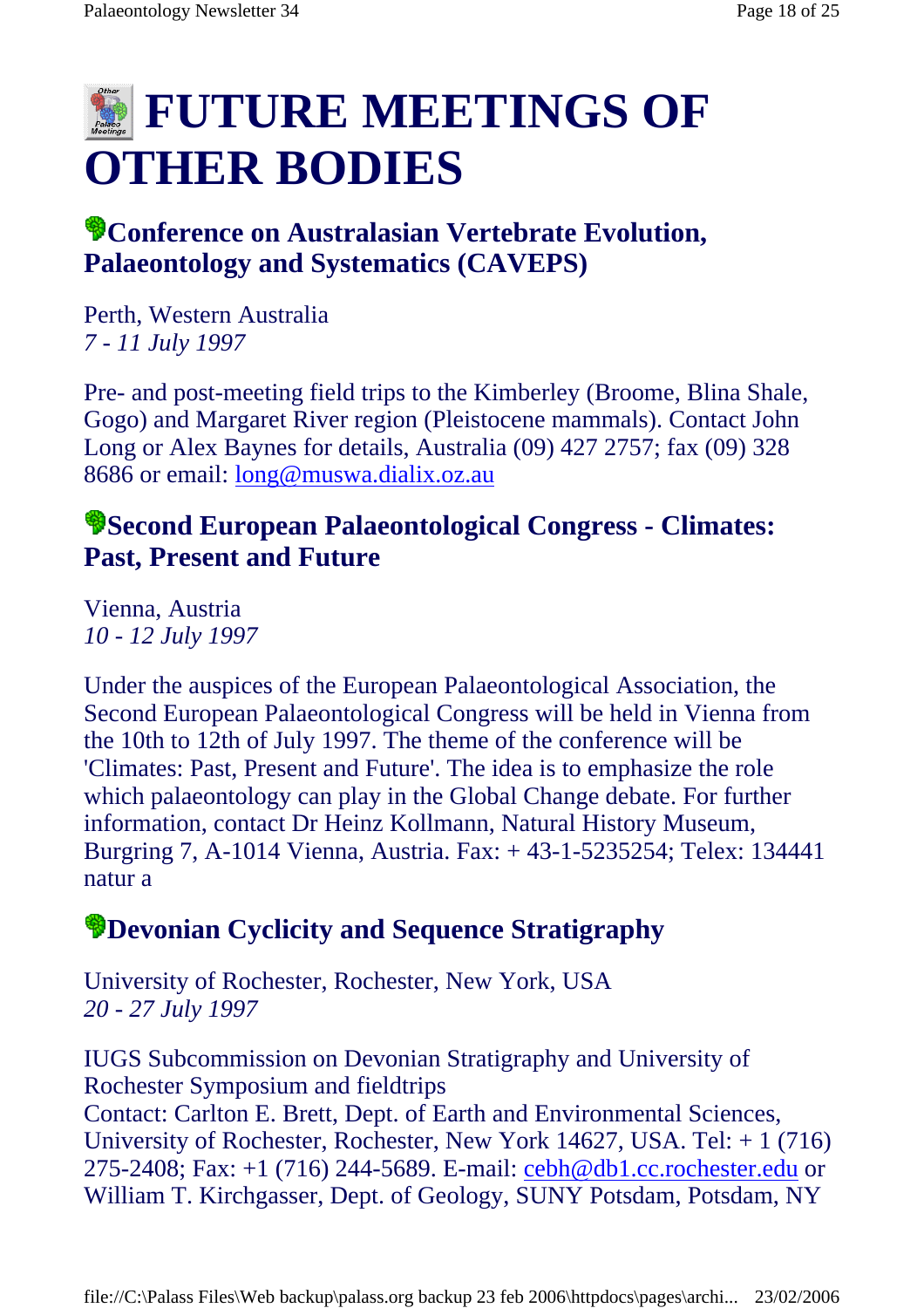13676 Tel: + 1 (315) 267-2296; Fax: + 1 (315) 267-2695. Email:kirchgwt@potsdam.edu

## **PaleoForams '97**

Western Washington University, Bellingham, WA, USA *17 - 21 August 1997*

Examining all aspects of Paleozoic Foraminifera and their stratigraphic and geographic distribution. An initial list of topics for which talks and/or posters are solicited include: Evolution, dispersal and paleobiogeography; Classification and taxonomy; Biostratigraphy and zonation; Paleoecology and sedimentary environments of deposition; Biological interpretations and significance; Numerical and statistical methods; Composite standard sections and their utility in Foraminifera biostratigraphy; New techniques. At this time the organizers welcome additional topics that participants wish to have included.

Field trips are planned through the late Paleozoic accreted terranes of southern British Columbia and to the Mid-Carboniferous boundary succession in southern Nevada.

For further information, contact the organizer: C. A. Ross, Dept. Geology, Western Washington University, MS-9080, Bellingham, WA 98225, USA; Fax: (+360)650-3634; e-mail: rossjrp@henson.cc.wwu.edu

## **Second International Trilobite Conference**

St. Catharines, Ontario, Canada *22 - 25 August 1997*

Four days of technical sessions will be held at Brock University, St. Catharines, Ontario. We invite papers on all aspects of trilobite reserach: systematics, biostratigraphy, palaeoecology and evolution. Three field trips will be offered as part of the conference. Pre-meeting trips will deal with the Cambrian sequence of the Canadian Rockies (August 15-21); Leaders: Brian Chatterton and Brian Pratt) and the Cambrian of Maritime Canada (August 12-21; Leaders: Ed Landing and Steve Westrop). The trip to Maritime Canada will double as the Third Field Conference of the Lower Cambrian Stage Subdivision Working Group. A post-meeting trip (August 26-29) led by Kevin Brett and Dave Rudkin will examine the Ordovican and Silurian sequence of southern Ontario. For further details, contact: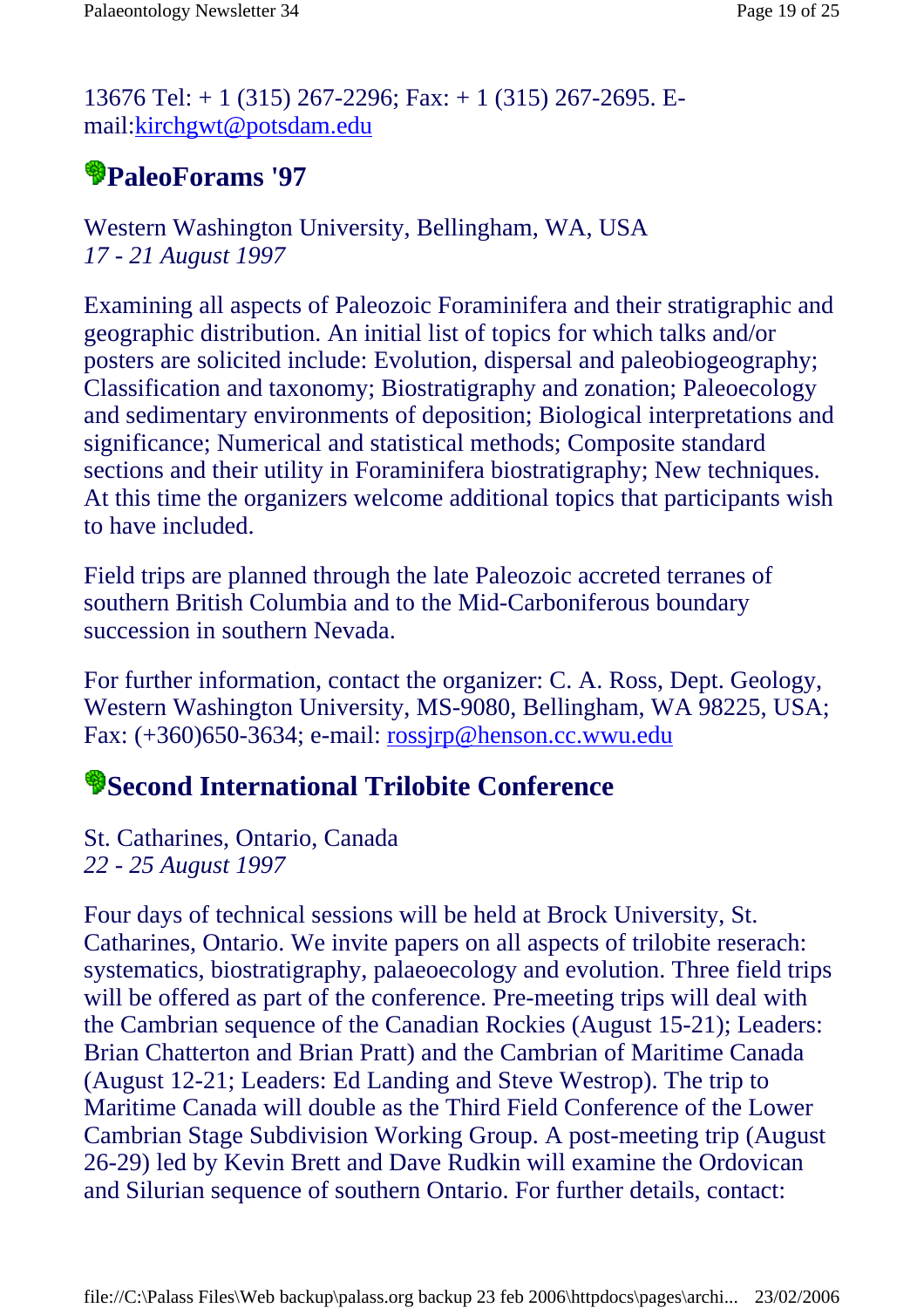Steve Westrop, Second International Trilobite Conference, Department of Earth Sciences, Brock University, St. Catharines, Ontario L2S 3A1, Canada; e-mail: swestrop@spartan.ac.brocku.ca

## **Second European Meeting on the Palaeontology and Stratigraphy of South America**

Heidelberg, Germany *2 - 4 September 1997*

(To be held in conjunction with the 18th IAS Regional Meeting on Sedimentology.) Organized by P. Bengtson and H. Bahlburg. Preliminary registration a.s.a.p. Further information incl. registration form is available through the WWW site or from the organizers: Geologisch-Palaeontologisches Institut, Im Neuenheimer Feld 234, D-69120 Heidelberg, Germany; e-mail: Peter.Bengtson@urz.uni-heidelberg.de or Heinrich.Bahlburg@urz.uni-heidelberg.de

## **Regional Meeting of IGCP Project 381 "South Atlantic Mesozoic Correlations"**

Heidelberg, Germany *2 - 4 September 1997*

(To be held in conjunction with the 18th IAS Regional Meeting on Sedimentology.) Organized by P. Bengtson. Preliminary registration a.s.a.p. Further information incl. registration form is available through the WWW site or from the organizer: Geologisch-Palaeontologisches Institut, Im Neuenheimer Feld 234, D-69120 Heidelberg, Germany; e-mail: Peter.Bengtson@urz.uni-heidelberg.de

## **Biotic Recoveries from Mass Extinction, IGCP Project 335**

Prague, Czech Republic *12 - 14 September 1997*

The final meeting of IGCP Project 335 "Biotic Recoveries from Mass Extinctions" will be held in Prague, Czech Republic. Organized by the Czech Academy of Sciences, the meeting will include three days of scientific meetings plus associated field trips.

Organizers: Petr Cejchan and Jindra Hladil.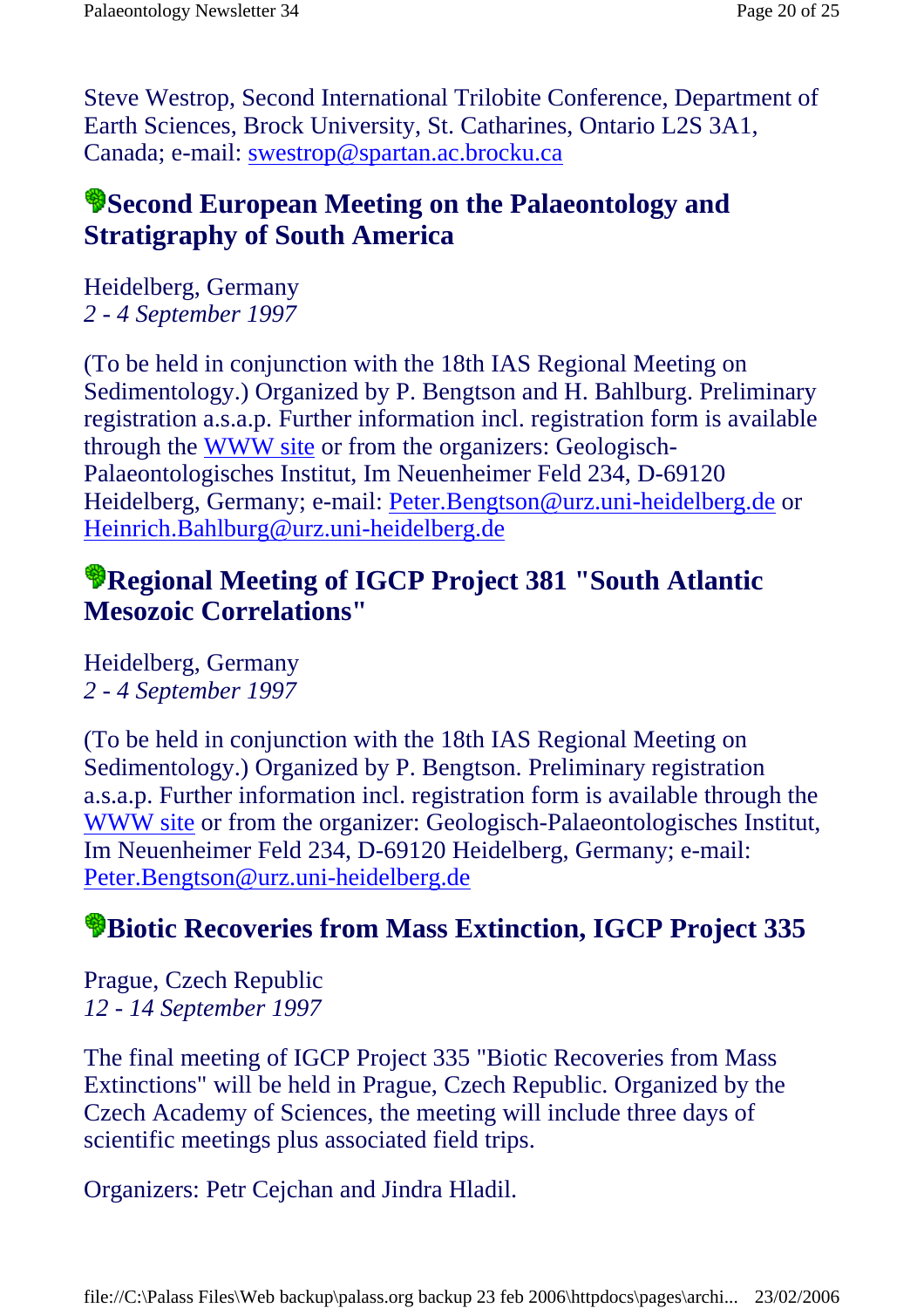For more information check the recovery wwwsite or contact Petr Cejchan, Geological Institute, Czech Academy of Sciences, Rozojova 135, CZ-16502, Praha 6-Suchdol, Czech Republic OR Douglas H. Erwin, Dept. of Paleobiology, MRC-121, Smithsonian Institution, Washington, DC 20560 USA (email: MNHPB028@SIVM.SI.EDU) OR Erle G. Kaufmann, Dept. of Geological Sciences, Indiana University, Bloomington, IN 47405 USA (email: CLAUDIA@INDIANA.EDU).

## **Evolution of the Marine Phytoplankton**

### **AASP Annual Meeting and Research Symposium**

Woods Hole, Massachusetts, USA *14 - 18 September 1997*

In conjunction with the society's annual meeting, the American Association of Stratigraphic Palynologists (AASP) will be sponsoring an extended symposium on the Evolution of the Marine Phytoplankton at Woods Hole, Massachusetts, USA from September 14 through 18, 1997. The aim of the symposium is to bring together the disparate workers in all fields related to the historical analysis of phytoplankton evolution including Palaeoecology, trophic relations in modern and ancient oceans, Systematics, etc. More information is available at the meeting website. Contact Paul K. Strother, Department of Geology & Geophysics, Boston College, Weston Observatory, 381 Concord Road, Weston MA 02193 USA, Ph: + 1 (617) 552-8395; Fax: + 1 (617) 552-8388; Email: strother@hermes.bc.edu

## **Canadian Palaeontology Conference**

Saskatchewan, Canada *27-29 Spetember 1997*

This is a two-day field trip to Cretaceous and Tertiary, mainly terrestrial deposits of southern Saskatchewan, followed by a one-day meeting. Contact Brian R. Pratt, Department of Geological Sciences, University of Saskatchewan, 114 Science Place, Saskatoon, SK S7N 5E2, Canada (tel1306-966-5725, fax 1-306-966-8593, e-mail brian.pratt@usask.ca).

## **Palaeobiogeography of Australasian Faunas and Floras**

University of Wollongong, NSW, Australia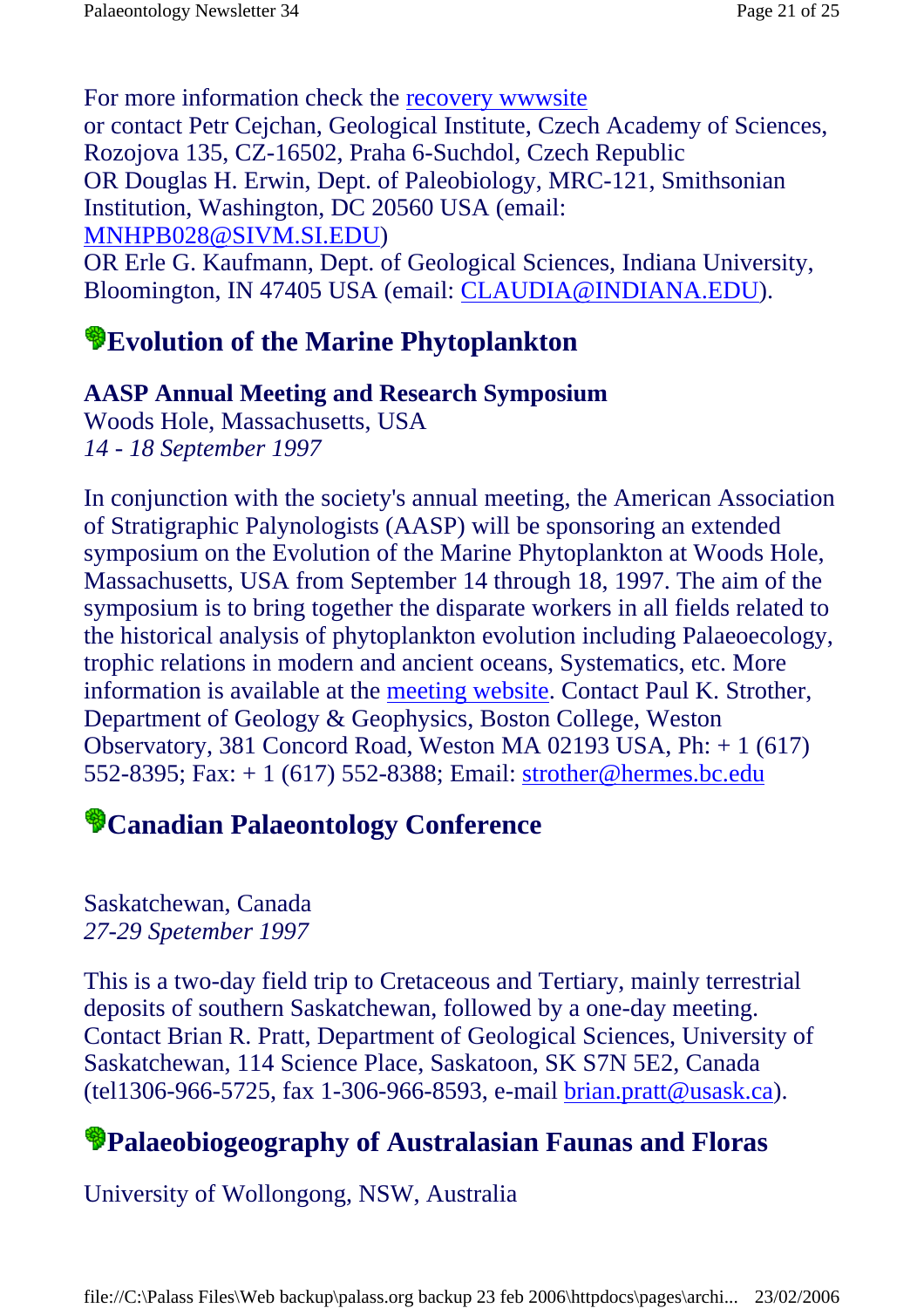### *8 - 11 December 1997*

The Organizing Committee (Tony Wright, John Talent, Gavin Young) cordially invites all interested scientists to attend this conference and to submit papers for publication and/or oral presentation. The rationale behind the conference is the urgent need for a comprehensive monographic publication summarizing the changing patterns of biogeographic affinities of the Australasian region through geological time.

This meeting will be the only 1997 conference sponsored by the Association of Australasian Palaeontologists, so papers on other palaeontological themes (e.g. evolutionary studies, palaeoecology, precision in biostratigraphy) are welcome. In keeping with the major theme, papers dealing with the biogeography of any group for any geological period are particularly welcomed.

For further information, contact Tony Wright, School of Geosciences, University of Wollongong, Wollongong NSW 2525, Australia. Tel: + 61 42 213 329; Fax + 61 42 214 250; E-mail: t.wright@uow.edu.au

## **International Symposium: Palaeodiversifications, land and sea compared**

Lyon, France *6 8 July 1998*

The Conference is held under the auspices of the UMR 5565 of the CNRS and is organised by Mireille Gayet, UFR des Sciences de la Terre, Université Claude Bernard, Lyon I, 27-43 bd du 11 novembre 1918, 69622 Villeurbanne cedex, France (tel +33 (0)4 72 44 83 98, fax +33 (0)4 72 44 84 36, e-mail gayet@univ-lyon1.fr or lysiane.thevenod@univ-lyon1.fr).

## **5th International Symposium on the Jurassic System**

Vancouver, B.C., Canada *17 - 20 August 1998*

Organized by the IUGS Jurassic Subcommission. There will be pre- and post-meeting field trips to the Canadian Rockies, the Coast Mountains, the Queen Charlotte Islands and Nevada. Contact Paul L. Smith, Earth and Ocean Sciences, University of British Columbia, 6339 Stores Rd., Vancouver, B.C. V6T 1Z4, Canada. Tel: (604) 822-6456; Fax: (604) 822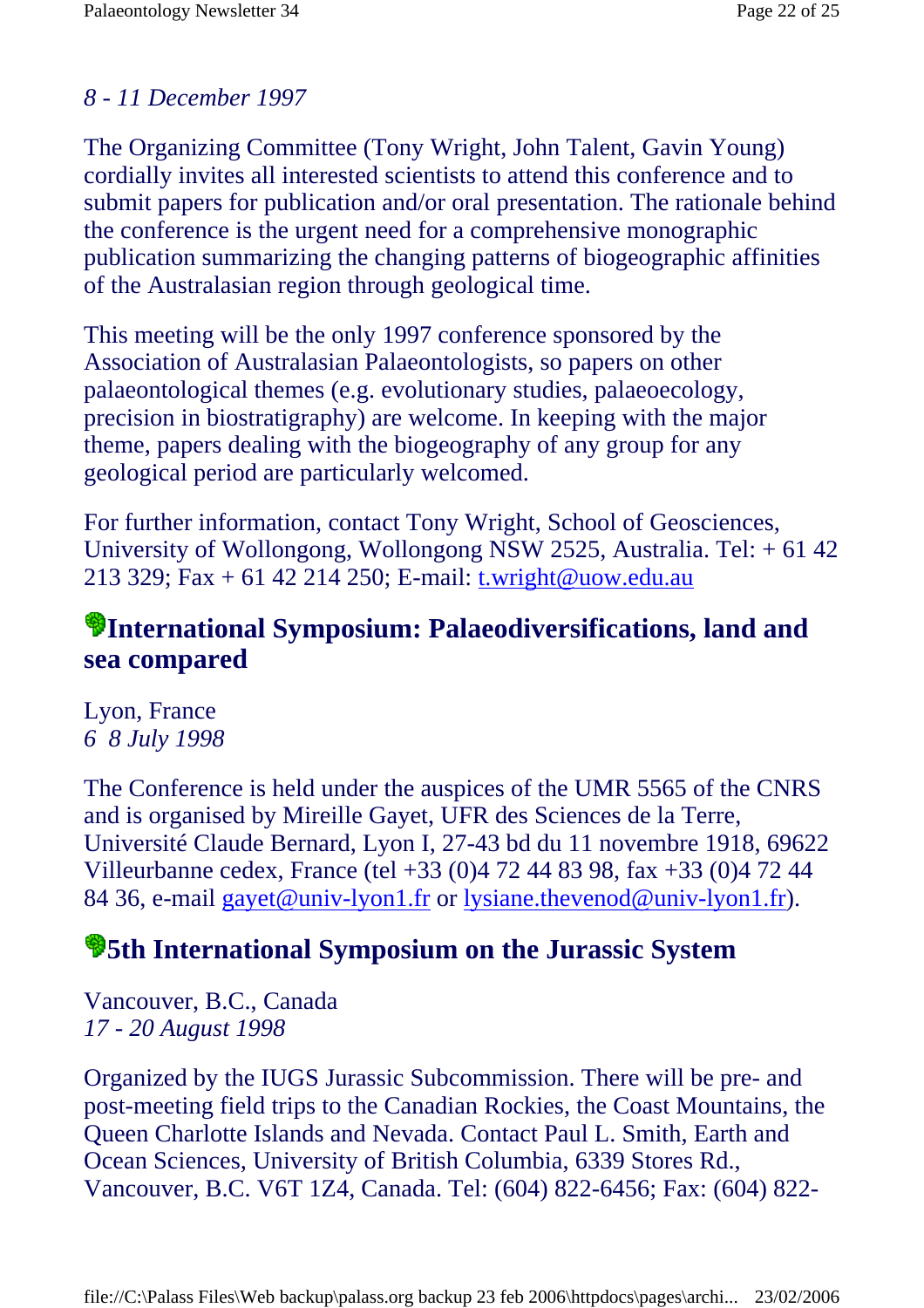6088; e-mail: psmith@eos.ubc.ca or via the Symposium Website

Back to Contents

## **Pout of the Archives: Snaps from the past**

The Pal. Ass. archive is held at the Lapworth Museum in Birmingham and offers a rare insight into the great and good of previous generations of palaeontologists.

As a taster, here are two photographs of Lapworth on fieldtrips, the first to Comley Quarry, Shropshire, on 30th May 1896, and the second in 1913 (location unknown?).



Lapworth is in the centre, legs bent.



A rather older Lapworth, fifth from right, holding a hat. Also present is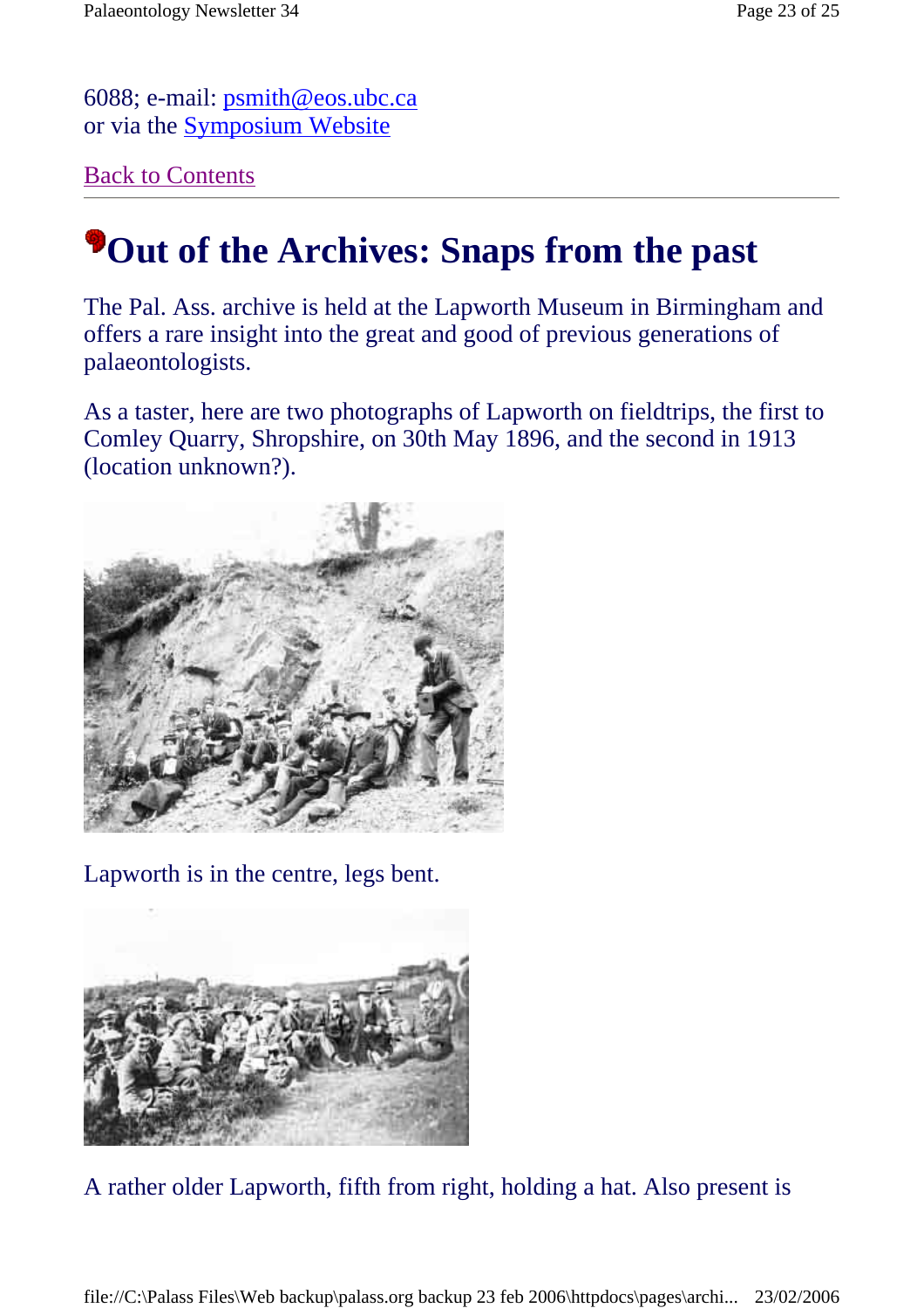Miss G.L. Elles, of Graptolite monograph fame, particularly prominent as the front-most woman on the left, wearingacharacteristically flamboyant hat.

Our thanks to the Lapworth Museum, University of Birmingham, for providing these photographs from their archives.

Back to Contents



Information, whether copy as such or Newsletter messages, Review material, news, emergencies and advertising suggestions can be sent (preferably on disk) to Dr Sue Rigby, Dept. of Geology and Geophysics, University of Edinburgh, West Mains Road, Edinburgh EH9 3JW; e-mail suerigby@glg.ed.ac.uk

It would be helpful if longer items of copy could be sent on a 3 1/2" disk with text in Microsoft Word or Wordperfect. Disks clearly marked with the owner's name and address will be returned as soon as possible.

### **Deadline for copy for Issue No. 35 is AUGUST 1 1997.**

### **Palaeontological Association on the Internet**

The Palaeontological Association has its own pages on the world-wide web, including information about the Association, and copies of the *Newsletter*. The locator is http://www.nhm.ac.uk/paleonet/PalAss/PalAss.html

Site-keeper Mark Purnell can be reached by e-mail on map2@le.ac.uk

### **Advertising in the Newsletter**

Advertising space in the printed paper version of the Newsletter will be made available at the rates given below to any organization or individual provided the content is appropriate to the aims of the Palaeontological Association. Association Members receive a 30% discount on the rates listed.

All copy will be subjected to editorial control. Although every effort will be made to ensure the bona fide nature of advertisements in the Newsletter, the Palaeontological Association cannot accept any responsibility for their